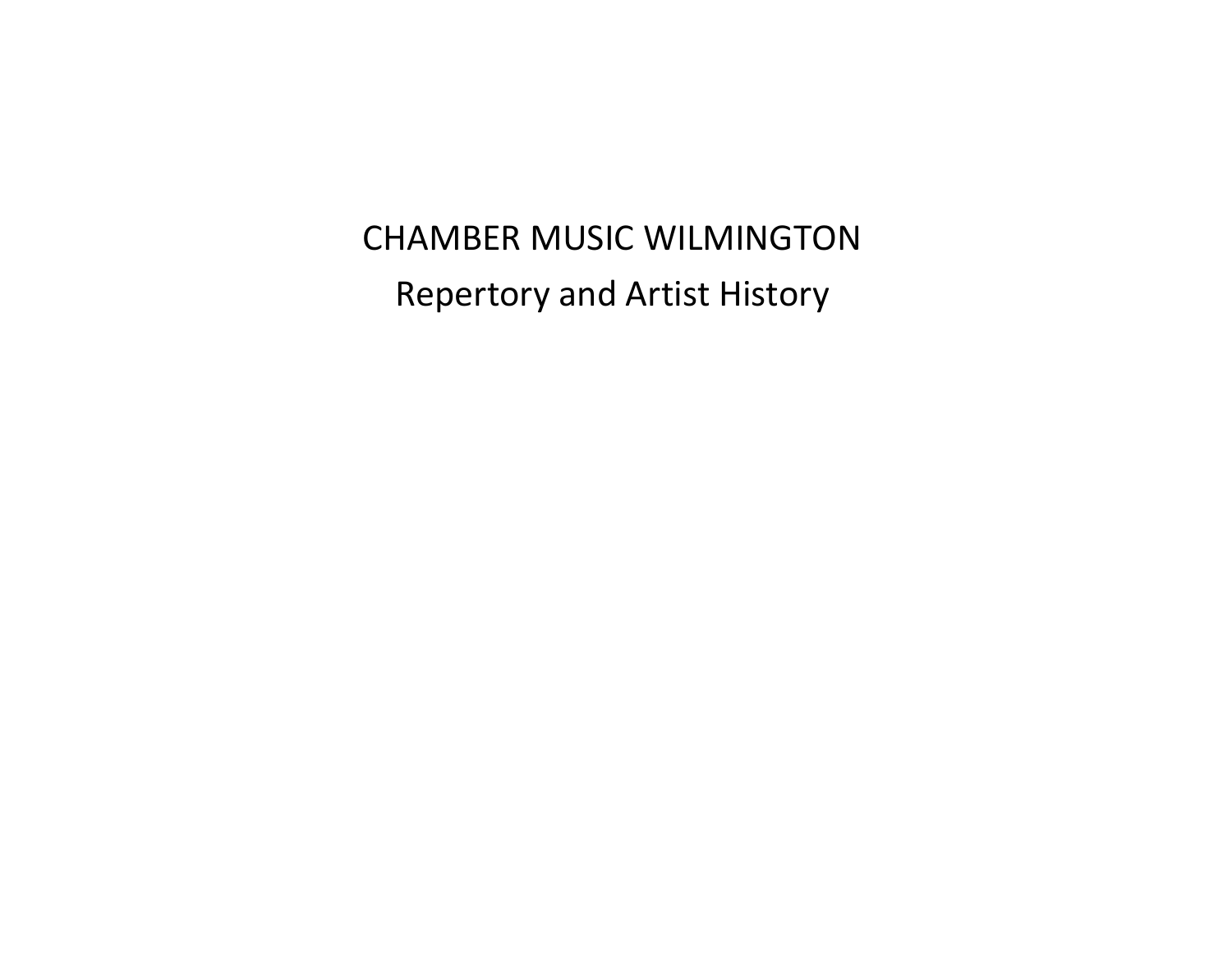| 2017-2018 SEASON   |                                                        |                          |                                  |
|--------------------|--------------------------------------------------------|--------------------------|----------------------------------|
|                    |                                                        |                          |                                  |
| September 10, 2017 | Cellobration!                                          |                          | Amit Peled<br>Cello              |
|                    | Sonata for Two Cellos                                  | Luigi BOCCHERINI         | The Peabody Cello Gang           |
|                    | Sonata for Cello Solo (1948/53): II. Capriccio         | <b>Gyorgy LIGETI</b>     |                                  |
|                    | Elegie for Four Cellos, Opus 21                        | Josef WERNER             |                                  |
|                    | Sonata for Two Cellos in G Minor, Opus 2 No. 8         | George Frideric HANDEL   |                                  |
|                    | Concerto for Cello in C, Hob. VIIb:1                   | Joseph HAYDN             |                                  |
|                    | Hungarian Rhapsody, Opus 68                            | David POPPER             |                                  |
| November 5, 2017   | The Schumann Quartet                                   |                          | Schumann Quartet                 |
|                    | String Quartet in G, Opus 33 No. 5                     | Joseph HAYDN             |                                  |
|                    | String Quartet, Opus 11                                | Samuel BARBER            |                                  |
|                    | String Quartet in A Minor "Rosamunde" (D.804)          | <b>Franz SCHUBERT</b>    |                                  |
| January 27, 2018   | American in Paris (AMF Only)                           |                          | Nicolas Duchamp<br>Flute         |
|                    | Sonata in E Minor, Opus 2 No. 1                        | Jean Marie LECLAIR       | <b>Barbara McKenzie</b><br>Piano |
|                    | Fantaisie (1910)                                       | <b>Philippe GAUBERT</b>  |                                  |
|                    | Sonata for Flute and Piano (1957)                      | <b>Francis POULENC</b>   |                                  |
|                    | Trois Morceaux, Opus 37: I. D'un vieux jardin          | Lili BOULANGER           |                                  |
|                    | Duo for Flute and Piano (1971)                         | Aaron COPLAND            |                                  |
| February 25, 2018  | <b>ACRONYM</b>                                         |                          | <b>ACRONYM</b>                   |
|                    | Sonata (a6) in G Minor                                 | <b>Antonio BERTALI</b>   |                                  |
|                    | Sonata (a5) in G Minor                                 | Giovanni VALENTINI       |                                  |
|                    | Sonata (a5) in A Minor (Sonata da Camera No. 6)        | Johann ROSENMÜLLER       |                                  |
|                    | Concerto for Viola d'Amore and Lute in D Minor (RV540) | Antonio VIVALDI          |                                  |
|                    | The Four Seasons (Op. 8, Nos. 1-4)                     | Antonio VIVALDI          |                                  |
| April 8, 2018      | <b>Calidore String Quartet</b>                         |                          | <b>Calidore String Quartet</b>   |
|                    | String Quartet in D, Op. 44 No. 1                      | <b>Felix MENDELSSOHN</b> |                                  |
|                    | First Essay: Nimrod (2016)                             | Caroline SHAW            |                                  |
|                    | String Quartet No. 9 in E Flat, Op. 117                | Dmitri SHOSTAKOVICH      |                                  |
|                    | String Quartet No. 9 in C, Op. 59 No. 3 "Rasumovsky"   | Ludwig van BEETHOVEN     |                                  |
|                    |                                                        |                          |                                  |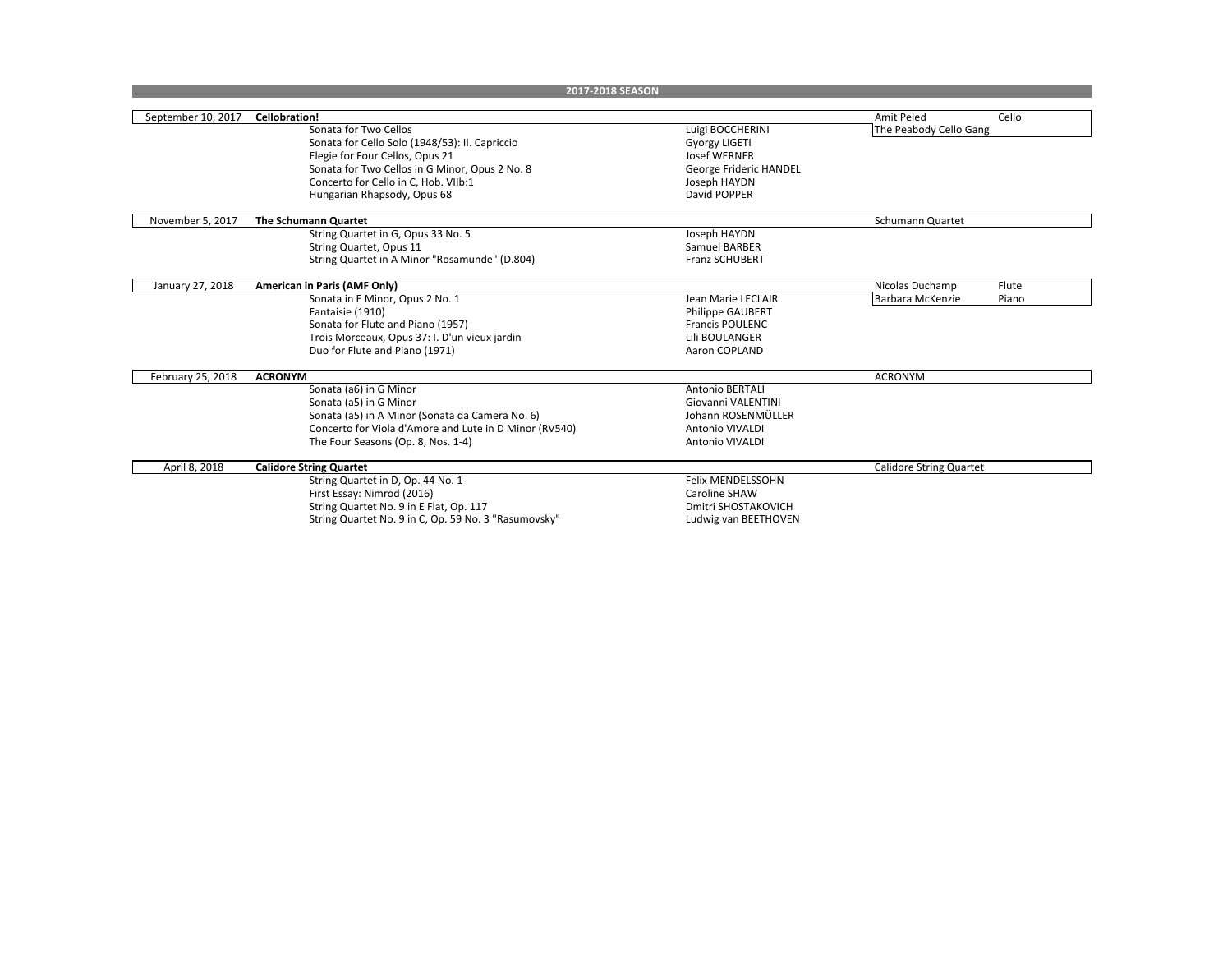|                    | 2016-2017 SEASON                                                  |                                |                       |       |
|--------------------|-------------------------------------------------------------------|--------------------------------|-----------------------|-------|
|                    |                                                                   |                                |                       |       |
| September 25, 2016 | Zorá Quartet                                                      |                                | Zorá Quartet          |       |
|                    | String Quartet No. 15 in D Minor, K.421/417b                      | <b>Wolfgang Amadeus MOZART</b> |                       |       |
|                    | La Oración del Torero, Opus 34                                    | Joaquin TURINA                 |                       |       |
|                    | String Quartet in G Minor, Opus 10                                | <b>Claude DEBUSSY</b>          |                       |       |
|                    |                                                                   |                                |                       |       |
| November 6, 2016   | PULSE: the music of the people                                    |                                | Kontras Quartet       |       |
|                    | Slavonic Dance in E Minor, Opus 46 No. 2                          | <b>Antonin DVORAK</b>          |                       |       |
|                    | String Quartet No. 9 in D Minor, Opus 34                          | Antonin DVORAK                 |                       |       |
|                    | Tenebrae (2000)                                                   | Osvaldo GOLIJOV                |                       |       |
|                    | String Quartet No. 5 "Quarteto Popular" (1931)                    | <b>Heitor VILLA-LOBOS</b>      |                       |       |
|                    | Black Bend (2005)                                                 | Dan VISCONTI                   |                       |       |
| January 29, 2017   | Hommage à Pablo Casals                                            |                                | Amit Peled            | Cello |
|                    | Suite No. 1 for cello in G Minor, BWV 1007                        | Johann Sebastian BACH          | Noreen Polera         | Piano |
|                    | Five Pieces on Folk Themes for cello and piano (1950)             | Sulkhan TSINTSADZE             |                       |       |
|                    |                                                                   | <b>Franz SCHUBERT</b>          |                       |       |
|                    | Arpeggione Sonata (for cello and piano), D.821                    | David POPPER                   |                       |       |
|                    | Tarantella, Op. 33                                                |                                |                       |       |
| February 19, 2017  | Horszowski Trio                                                   |                                | Horszowski Trio       |       |
|                    | Trio in E Flat Major, Op. 70, No. 2                               | Ludwig van BEETHOVEN           |                       |       |
|                    | Trio (1921)                                                       | Rebecca CLARKE                 |                       |       |
|                    | Trio No. 2 in C minor, Op. 66                                     | <b>Felix MENDELSSOHN</b>       |                       |       |
| April 23, 2017     |                                                                   |                                |                       |       |
|                    | <b>Jasper String Quartet</b><br>String Quartet in F, Op. 77 No. 2 | Joseph HAYDN                   | Jasper String Quartet |       |
|                    |                                                                   |                                |                       |       |
|                    | String Quartet "Musica Celestis" (1990): Adagio                   | Aaron Jay KERNIS               |                       |       |
|                    | String Quartet No. 14 in D Minor "Death and the Maiden" (D.810)   | <b>Franz SCHUBERT</b>          |                       |       |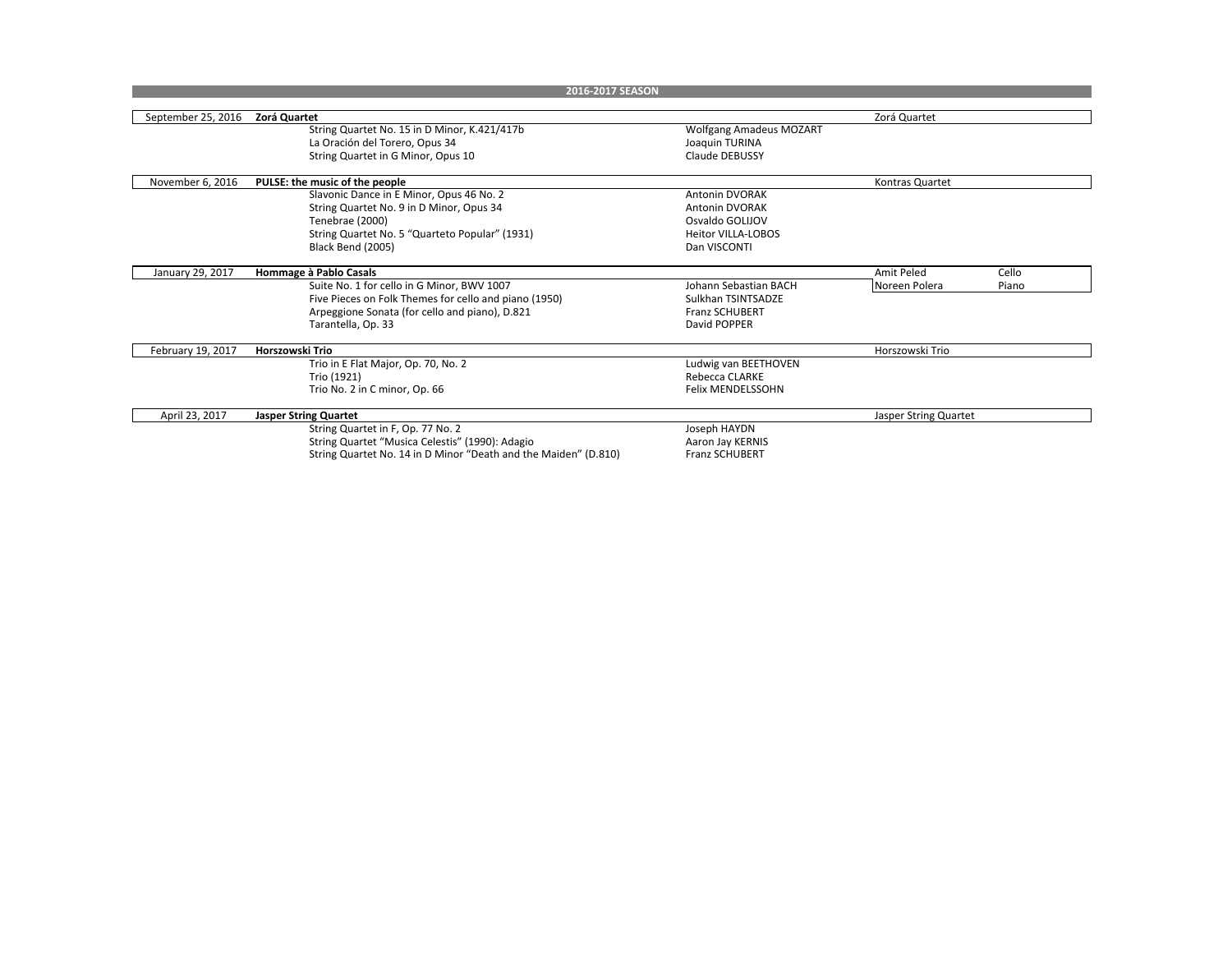|                    | 2015-2016 SEASON                              |                                |                                |                |
|--------------------|-----------------------------------------------|--------------------------------|--------------------------------|----------------|
|                    |                                               |                                |                                |                |
| September 27, 2015 | <b>Ariel Quartet</b>                          |                                | Ariel Quartet                  |                |
|                    | String Quartet in E Flat, K.428/421b          | <b>Wolfgang Amadeus MOZART</b> |                                |                |
|                    | Between the Sacred and the Profane            | Menachem WIESENBERG            |                                |                |
|                    | String Quartet No. 15 in A Minor, Op. 132     | Ludwig van BEETHOVEN           |                                |                |
|                    |                                               |                                |                                |                |
| December 12, 2015  | Music for the Season of Light (AMF Only)      |                                | <b>Beverly Biggs</b>           | Harpsichord    |
|                    | The Nativity: Rosary Sonata No. 3             | <b>Heinrich BIBER</b>          | <b>Andrew Bonner</b>           | Baroque violin |
|                    | Votre bonté grand Dieu                        | <b>Claude BALBASTRE</b>        | Christopher Nunnally           | Baroque cello  |
|                    | Il pastor fido, "Vivaldi Opus 13" No. 4       | Nicolas CHÉDEVILLE             |                                |                |
|                    | Suite in D, BWV 1068: Air on the G String     | Johann Sebastian BACH          |                                |                |
|                    | Sonata for violin and continuo in e, BWV 1023 | Johann Sebastian BACH          |                                |                |
|                    | Divisions on a Ground: Greensleeves           | Anonymous (18th C.)            |                                |                |
|                    | Trio Sonata in G, TWV 42:g1                   | Georg Philipp TELEMANN         |                                |                |
| January 24, 2016   | <b>Calidore String Quartet</b>                |                                | <b>Calidore String Quartet</b> |                |
|                    | String Quartet No. 3 in D, Op. 18 No. 3       | Ludwig van BEETHOVEN           |                                |                |
|                    | Langsamer Satz                                | <b>Anton WEBERN</b>            |                                |                |
|                    | String Quartet No 6 in F Minor, Op. 80        | <b>Felix MENDELSSOHN</b>       |                                |                |
|                    |                                               |                                |                                |                |
| February 28, 2016  | <b>Magnolia Baroque</b>                       |                                | Magnolia Baroque               |                |
|                    | Keyboard Concerto No. 4 in A, BWV 1055        | Johann Sebastian BACH          |                                |                |
|                    | Orchestral Suite No. 2 in B Minor, BWV 1067   | Johann Sebastian BACH          |                                |                |
|                    | Sonata for Violin and Continuo in G, BWV 1021 | Johann Sebastian BACH          |                                |                |
|                    | Cantata Jauchzet Gott in allen Landen, BWV51  | Johann Sebastian BACH          |                                |                |
| April 16,2016      | <b>Ensö String Quartet</b>                    |                                | Ensō String Quartet            |                |
|                    | Italian Serenade                              | Hugo WOLF                      |                                |                |
|                    | Six Bagatelles, Op. 9                         | <b>Anton WEBERN</b>            |                                |                |
|                    | String Quartet in E Flat, Op. 74 "Harp"       | Ludwig van BEETHOVEN           |                                |                |
|                    | String Quartet No. 2, Op. 26                  | Alberto GINASTERA              |                                |                |
|                    |                                               |                                |                                |                |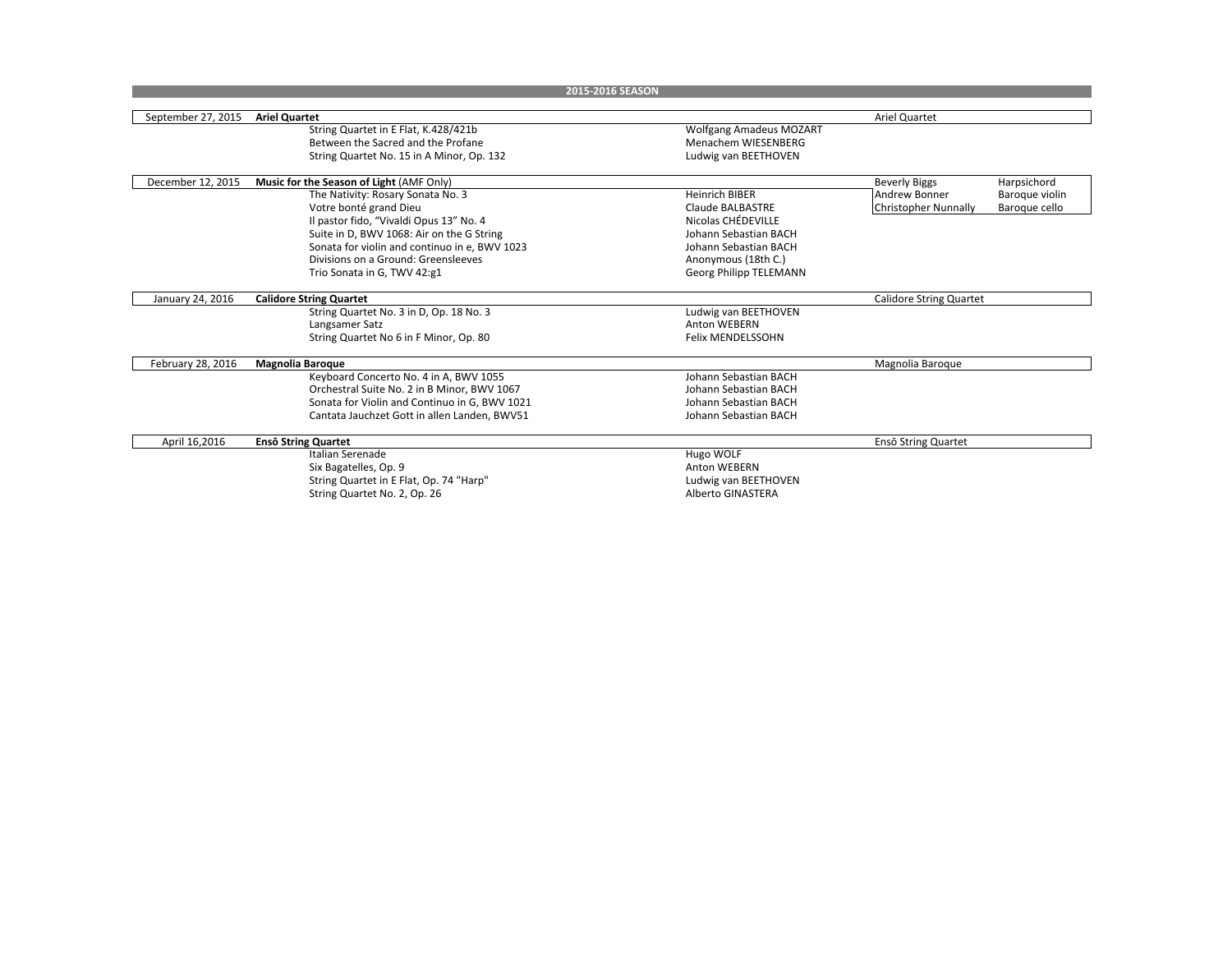| October 18, 2014<br>Horszowski Trio (AMF Only)<br>Horszowski Trio<br>Four Movements for Piano Trio (1990)<br><b>Bright SHENG</b><br>Trio in D major, Op. 70, No. 1 "Ghost"<br>Ludwig van BEETHOVEN<br>Piano Trio in A Minor, Opus 50<br>Pyotr Ilich TCHAIKOVSKY<br>December 13, 2015<br>Vivaldi Project String Trio<br>Vivaldi Project String Trio (AMF Only)<br>Trio for Two Violins and Cello in D, Op. 2 No. 4<br>Luigi BOCCHERINI |  |
|---------------------------------------------------------------------------------------------------------------------------------------------------------------------------------------------------------------------------------------------------------------------------------------------------------------------------------------------------------------------------------------------------------------------------------------|--|
|                                                                                                                                                                                                                                                                                                                                                                                                                                       |  |
|                                                                                                                                                                                                                                                                                                                                                                                                                                       |  |
|                                                                                                                                                                                                                                                                                                                                                                                                                                       |  |
|                                                                                                                                                                                                                                                                                                                                                                                                                                       |  |
|                                                                                                                                                                                                                                                                                                                                                                                                                                       |  |
|                                                                                                                                                                                                                                                                                                                                                                                                                                       |  |
|                                                                                                                                                                                                                                                                                                                                                                                                                                       |  |
| Divertimento for Two Violins and Cello in B Minor, Hob. V:3<br>Joseph HAYDN                                                                                                                                                                                                                                                                                                                                                           |  |
| Trio Concertant for Two Violins and Cello in D, Op. 18 No. 4<br>Giuseppe CAMBINI                                                                                                                                                                                                                                                                                                                                                      |  |
| Divertimento in E Flat, K.563<br><b>Wolfgang Amadeus MOZART</b>                                                                                                                                                                                                                                                                                                                                                                       |  |
| Nos Galan (New Year's Night), Hob. XXXIb:29<br>Joseph HAYDN                                                                                                                                                                                                                                                                                                                                                                           |  |
| January 11, 2015<br>Ivan Moshchuk, piano<br>Ivan Moshchuk<br>piano                                                                                                                                                                                                                                                                                                                                                                    |  |
| Piano Sonata No. 3 in B minor, Op. 58<br>Frederic CHOPIN                                                                                                                                                                                                                                                                                                                                                                              |  |
| Mazurkas Nos. 36-38, Op. 59<br>Frederic CHOPIN                                                                                                                                                                                                                                                                                                                                                                                        |  |
| Scherzo No. 2 in B Flat minor, Op. 31<br>Frederic CHOPIN                                                                                                                                                                                                                                                                                                                                                                              |  |
| Piano Sonata No. 2 in B Flat minor, Op. 35 "Funeral March"<br>Frederic CHOPIN                                                                                                                                                                                                                                                                                                                                                         |  |
|                                                                                                                                                                                                                                                                                                                                                                                                                                       |  |
| February 22, 2015<br><b>Zephyros Winds</b><br>Zephyros Winds                                                                                                                                                                                                                                                                                                                                                                          |  |
| Quintet for Piano and Winds in E Flat, Op. 16<br>Ludwig van BEETHOVEN<br>Barbara McKenzie<br>piano                                                                                                                                                                                                                                                                                                                                    |  |
| Le Tombeau de Couperin<br>Maurice RAVEL                                                                                                                                                                                                                                                                                                                                                                                               |  |
| Fúvósötös (Wind Quintet) No. 1 (1953)<br>Endre SZERVANSKY                                                                                                                                                                                                                                                                                                                                                                             |  |
| April 26, 2015<br><b>Sublime Song</b><br>Thomas Meglioranza<br>baritone                                                                                                                                                                                                                                                                                                                                                               |  |
| English Canzonettas, H.26a Nos. 31, 33 and 35<br>Joseph HAYDN<br>Barbara McKenzie<br>piano                                                                                                                                                                                                                                                                                                                                            |  |
| Liederkreis, Op. 24<br><b>Robert SCHUMANN</b>                                                                                                                                                                                                                                                                                                                                                                                         |  |
| Songs, Op. 51 No. 3 and Op. 58 Nos. 1, 2 and 3<br><b>Gabriel FAURE</b>                                                                                                                                                                                                                                                                                                                                                                |  |
| Songs: "In the Alley," "The Children's Hour," "The Side Show," "Thoreau,"<br><b>Charles IVES</b><br>"The Greatest Man." "Memories"                                                                                                                                                                                                                                                                                                    |  |
| Easy to Love<br><b>Cole PORTER</b>                                                                                                                                                                                                                                                                                                                                                                                                    |  |
| Beautiful Child of Song<br>Stephen FOSTER                                                                                                                                                                                                                                                                                                                                                                                             |  |
| Arias and Barcarolles: Greeting<br><b>Leonard BERNSTEIN</b>                                                                                                                                                                                                                                                                                                                                                                           |  |
| Tale of the Oyster<br>Cole PORTER                                                                                                                                                                                                                                                                                                                                                                                                     |  |
| <b>Half-Minute Songs</b><br>Carrie JACOBS-BOND                                                                                                                                                                                                                                                                                                                                                                                        |  |
|                                                                                                                                                                                                                                                                                                                                                                                                                                       |  |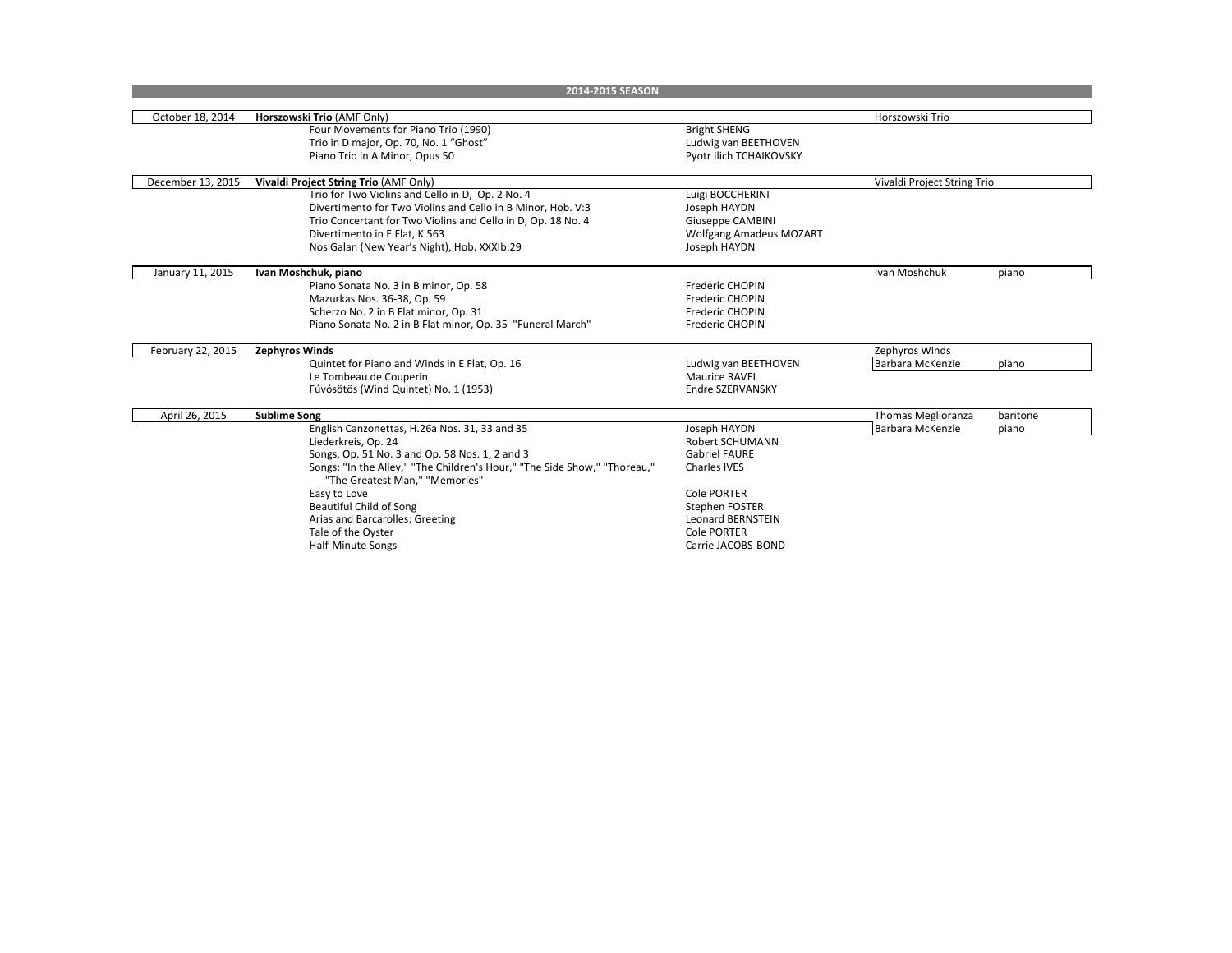| September 29, 2013<br><b>Einstein: Speaking of Mozart</b><br>Barbara McKenzie<br>piano<br>Quintet for Strings in G Minor, K.516 (III. and IV.)<br><b>Wolfgang Amadeus MOZART</b><br>violin<br><b>Eric Pritchard</b><br>Quartet for Piano and Strings in G Minor, K.478<br><b>Wolfgang Amadeus MOZART</b><br>Jacqui Carrasco<br>violin<br>Piano Sonata No. 13 in B Flat, K.333/315c "Linz"<br><b>Wolfgang Amadeus MOZART</b><br><b>Scott Rawls</b><br>viola<br>Quintet for Strings in C Major, K.515<br><b>Wolfgang Amadeus MOZART</b><br>Kristen Swanson<br>viola<br>Fred Raimi<br>cello<br>November 3, 2013<br>The Attacca Quartet<br>Focus on the Future: Rising Stars<br>String Quartet in D Major, Opus 71 No. 2<br>Joseph HAYDN<br>Ivan Moshchuk<br>piano<br>John's Book of Alleged Dances (selections)<br>John ADAMS<br>String Quartet (2008) (II.)<br>John ADAMS<br>Etudes-Tableaux, Opus 39 Nos. 1 and 2<br>Sergei RACHMANINOFF<br>Antonín DVORÁK<br>Piano Quintet in A Major, Opus 81<br>December 8,2013<br><b>Candlelight Brass</b><br>Carolina Brass<br><b>Holiday Selections</b><br>January 26, 2014<br>The Cavani String Quartet<br>Collage<br>String Quartet No. 4<br><b>Bela BARTOK</b><br>Mwatabu Okantah<br>poetry<br>String Quartet No. 12 in F, Op. 96 "American"<br>Antonín DVORÁK<br>He Speaks in Shadows<br>Eric GOULD<br>Breakfast at the Ibis<br>Merry PECKHAM<br>Charles G. WASHINGTON<br>Midnight Child<br>Precious Lord<br><b>Thomas DORSEY</b><br>February 22, 2014<br>American in Paris (AMF only)<br>flute<br>Nicolas Duchamp<br>Sonata in A Major (1886)<br>César FRANCK<br><b>Barbara McKenzie</b><br>piano<br>Prélude à l'après-midi d'un faune (1892)<br>Claude DEBUSSY<br>Trois morceaux, Op. 37: 1. D'un vieux jardin<br>Lili BOULANGER<br>Duo for flute and piano (1971)<br>Aaron COPLAND<br>Gabriel Fauré<br>Fantaisie<br>April 6, 2014<br>Meet the Composer: Eric Gould<br>The Cavani String Quartet<br>String Quartet in A, K.464<br><b>Wolfgang Amadeus MOZART</b><br>Barbara McKenzie<br>piano<br>The Fire Within, for piano and string quartet<br>Eric GOULD<br><b>Eric Gould</b><br>composer<br>Piano Quintet in E Flat, Op. 44<br><b>Robert SCHUMANN</b> |  | 2013-2014 SEASON |  |
|-------------------------------------------------------------------------------------------------------------------------------------------------------------------------------------------------------------------------------------------------------------------------------------------------------------------------------------------------------------------------------------------------------------------------------------------------------------------------------------------------------------------------------------------------------------------------------------------------------------------------------------------------------------------------------------------------------------------------------------------------------------------------------------------------------------------------------------------------------------------------------------------------------------------------------------------------------------------------------------------------------------------------------------------------------------------------------------------------------------------------------------------------------------------------------------------------------------------------------------------------------------------------------------------------------------------------------------------------------------------------------------------------------------------------------------------------------------------------------------------------------------------------------------------------------------------------------------------------------------------------------------------------------------------------------------------------------------------------------------------------------------------------------------------------------------------------------------------------------------------------------------------------------------------------------------------------------------------------------------------------------------------------------------------------------------------------------------------------------------------------------------------------------------------------------------------------------|--|------------------|--|
|                                                                                                                                                                                                                                                                                                                                                                                                                                                                                                                                                                                                                                                                                                                                                                                                                                                                                                                                                                                                                                                                                                                                                                                                                                                                                                                                                                                                                                                                                                                                                                                                                                                                                                                                                                                                                                                                                                                                                                                                                                                                                                                                                                                                       |  |                  |  |
|                                                                                                                                                                                                                                                                                                                                                                                                                                                                                                                                                                                                                                                                                                                                                                                                                                                                                                                                                                                                                                                                                                                                                                                                                                                                                                                                                                                                                                                                                                                                                                                                                                                                                                                                                                                                                                                                                                                                                                                                                                                                                                                                                                                                       |  |                  |  |
|                                                                                                                                                                                                                                                                                                                                                                                                                                                                                                                                                                                                                                                                                                                                                                                                                                                                                                                                                                                                                                                                                                                                                                                                                                                                                                                                                                                                                                                                                                                                                                                                                                                                                                                                                                                                                                                                                                                                                                                                                                                                                                                                                                                                       |  |                  |  |
|                                                                                                                                                                                                                                                                                                                                                                                                                                                                                                                                                                                                                                                                                                                                                                                                                                                                                                                                                                                                                                                                                                                                                                                                                                                                                                                                                                                                                                                                                                                                                                                                                                                                                                                                                                                                                                                                                                                                                                                                                                                                                                                                                                                                       |  |                  |  |
|                                                                                                                                                                                                                                                                                                                                                                                                                                                                                                                                                                                                                                                                                                                                                                                                                                                                                                                                                                                                                                                                                                                                                                                                                                                                                                                                                                                                                                                                                                                                                                                                                                                                                                                                                                                                                                                                                                                                                                                                                                                                                                                                                                                                       |  |                  |  |
|                                                                                                                                                                                                                                                                                                                                                                                                                                                                                                                                                                                                                                                                                                                                                                                                                                                                                                                                                                                                                                                                                                                                                                                                                                                                                                                                                                                                                                                                                                                                                                                                                                                                                                                                                                                                                                                                                                                                                                                                                                                                                                                                                                                                       |  |                  |  |
|                                                                                                                                                                                                                                                                                                                                                                                                                                                                                                                                                                                                                                                                                                                                                                                                                                                                                                                                                                                                                                                                                                                                                                                                                                                                                                                                                                                                                                                                                                                                                                                                                                                                                                                                                                                                                                                                                                                                                                                                                                                                                                                                                                                                       |  |                  |  |
|                                                                                                                                                                                                                                                                                                                                                                                                                                                                                                                                                                                                                                                                                                                                                                                                                                                                                                                                                                                                                                                                                                                                                                                                                                                                                                                                                                                                                                                                                                                                                                                                                                                                                                                                                                                                                                                                                                                                                                                                                                                                                                                                                                                                       |  |                  |  |
|                                                                                                                                                                                                                                                                                                                                                                                                                                                                                                                                                                                                                                                                                                                                                                                                                                                                                                                                                                                                                                                                                                                                                                                                                                                                                                                                                                                                                                                                                                                                                                                                                                                                                                                                                                                                                                                                                                                                                                                                                                                                                                                                                                                                       |  |                  |  |
|                                                                                                                                                                                                                                                                                                                                                                                                                                                                                                                                                                                                                                                                                                                                                                                                                                                                                                                                                                                                                                                                                                                                                                                                                                                                                                                                                                                                                                                                                                                                                                                                                                                                                                                                                                                                                                                                                                                                                                                                                                                                                                                                                                                                       |  |                  |  |
|                                                                                                                                                                                                                                                                                                                                                                                                                                                                                                                                                                                                                                                                                                                                                                                                                                                                                                                                                                                                                                                                                                                                                                                                                                                                                                                                                                                                                                                                                                                                                                                                                                                                                                                                                                                                                                                                                                                                                                                                                                                                                                                                                                                                       |  |                  |  |
|                                                                                                                                                                                                                                                                                                                                                                                                                                                                                                                                                                                                                                                                                                                                                                                                                                                                                                                                                                                                                                                                                                                                                                                                                                                                                                                                                                                                                                                                                                                                                                                                                                                                                                                                                                                                                                                                                                                                                                                                                                                                                                                                                                                                       |  |                  |  |
|                                                                                                                                                                                                                                                                                                                                                                                                                                                                                                                                                                                                                                                                                                                                                                                                                                                                                                                                                                                                                                                                                                                                                                                                                                                                                                                                                                                                                                                                                                                                                                                                                                                                                                                                                                                                                                                                                                                                                                                                                                                                                                                                                                                                       |  |                  |  |
|                                                                                                                                                                                                                                                                                                                                                                                                                                                                                                                                                                                                                                                                                                                                                                                                                                                                                                                                                                                                                                                                                                                                                                                                                                                                                                                                                                                                                                                                                                                                                                                                                                                                                                                                                                                                                                                                                                                                                                                                                                                                                                                                                                                                       |  |                  |  |
|                                                                                                                                                                                                                                                                                                                                                                                                                                                                                                                                                                                                                                                                                                                                                                                                                                                                                                                                                                                                                                                                                                                                                                                                                                                                                                                                                                                                                                                                                                                                                                                                                                                                                                                                                                                                                                                                                                                                                                                                                                                                                                                                                                                                       |  |                  |  |
|                                                                                                                                                                                                                                                                                                                                                                                                                                                                                                                                                                                                                                                                                                                                                                                                                                                                                                                                                                                                                                                                                                                                                                                                                                                                                                                                                                                                                                                                                                                                                                                                                                                                                                                                                                                                                                                                                                                                                                                                                                                                                                                                                                                                       |  |                  |  |
|                                                                                                                                                                                                                                                                                                                                                                                                                                                                                                                                                                                                                                                                                                                                                                                                                                                                                                                                                                                                                                                                                                                                                                                                                                                                                                                                                                                                                                                                                                                                                                                                                                                                                                                                                                                                                                                                                                                                                                                                                                                                                                                                                                                                       |  |                  |  |
|                                                                                                                                                                                                                                                                                                                                                                                                                                                                                                                                                                                                                                                                                                                                                                                                                                                                                                                                                                                                                                                                                                                                                                                                                                                                                                                                                                                                                                                                                                                                                                                                                                                                                                                                                                                                                                                                                                                                                                                                                                                                                                                                                                                                       |  |                  |  |
|                                                                                                                                                                                                                                                                                                                                                                                                                                                                                                                                                                                                                                                                                                                                                                                                                                                                                                                                                                                                                                                                                                                                                                                                                                                                                                                                                                                                                                                                                                                                                                                                                                                                                                                                                                                                                                                                                                                                                                                                                                                                                                                                                                                                       |  |                  |  |
|                                                                                                                                                                                                                                                                                                                                                                                                                                                                                                                                                                                                                                                                                                                                                                                                                                                                                                                                                                                                                                                                                                                                                                                                                                                                                                                                                                                                                                                                                                                                                                                                                                                                                                                                                                                                                                                                                                                                                                                                                                                                                                                                                                                                       |  |                  |  |
|                                                                                                                                                                                                                                                                                                                                                                                                                                                                                                                                                                                                                                                                                                                                                                                                                                                                                                                                                                                                                                                                                                                                                                                                                                                                                                                                                                                                                                                                                                                                                                                                                                                                                                                                                                                                                                                                                                                                                                                                                                                                                                                                                                                                       |  |                  |  |
|                                                                                                                                                                                                                                                                                                                                                                                                                                                                                                                                                                                                                                                                                                                                                                                                                                                                                                                                                                                                                                                                                                                                                                                                                                                                                                                                                                                                                                                                                                                                                                                                                                                                                                                                                                                                                                                                                                                                                                                                                                                                                                                                                                                                       |  |                  |  |
|                                                                                                                                                                                                                                                                                                                                                                                                                                                                                                                                                                                                                                                                                                                                                                                                                                                                                                                                                                                                                                                                                                                                                                                                                                                                                                                                                                                                                                                                                                                                                                                                                                                                                                                                                                                                                                                                                                                                                                                                                                                                                                                                                                                                       |  |                  |  |
|                                                                                                                                                                                                                                                                                                                                                                                                                                                                                                                                                                                                                                                                                                                                                                                                                                                                                                                                                                                                                                                                                                                                                                                                                                                                                                                                                                                                                                                                                                                                                                                                                                                                                                                                                                                                                                                                                                                                                                                                                                                                                                                                                                                                       |  |                  |  |
|                                                                                                                                                                                                                                                                                                                                                                                                                                                                                                                                                                                                                                                                                                                                                                                                                                                                                                                                                                                                                                                                                                                                                                                                                                                                                                                                                                                                                                                                                                                                                                                                                                                                                                                                                                                                                                                                                                                                                                                                                                                                                                                                                                                                       |  |                  |  |
|                                                                                                                                                                                                                                                                                                                                                                                                                                                                                                                                                                                                                                                                                                                                                                                                                                                                                                                                                                                                                                                                                                                                                                                                                                                                                                                                                                                                                                                                                                                                                                                                                                                                                                                                                                                                                                                                                                                                                                                                                                                                                                                                                                                                       |  |                  |  |
|                                                                                                                                                                                                                                                                                                                                                                                                                                                                                                                                                                                                                                                                                                                                                                                                                                                                                                                                                                                                                                                                                                                                                                                                                                                                                                                                                                                                                                                                                                                                                                                                                                                                                                                                                                                                                                                                                                                                                                                                                                                                                                                                                                                                       |  |                  |  |
|                                                                                                                                                                                                                                                                                                                                                                                                                                                                                                                                                                                                                                                                                                                                                                                                                                                                                                                                                                                                                                                                                                                                                                                                                                                                                                                                                                                                                                                                                                                                                                                                                                                                                                                                                                                                                                                                                                                                                                                                                                                                                                                                                                                                       |  |                  |  |
|                                                                                                                                                                                                                                                                                                                                                                                                                                                                                                                                                                                                                                                                                                                                                                                                                                                                                                                                                                                                                                                                                                                                                                                                                                                                                                                                                                                                                                                                                                                                                                                                                                                                                                                                                                                                                                                                                                                                                                                                                                                                                                                                                                                                       |  |                  |  |
|                                                                                                                                                                                                                                                                                                                                                                                                                                                                                                                                                                                                                                                                                                                                                                                                                                                                                                                                                                                                                                                                                                                                                                                                                                                                                                                                                                                                                                                                                                                                                                                                                                                                                                                                                                                                                                                                                                                                                                                                                                                                                                                                                                                                       |  |                  |  |
|                                                                                                                                                                                                                                                                                                                                                                                                                                                                                                                                                                                                                                                                                                                                                                                                                                                                                                                                                                                                                                                                                                                                                                                                                                                                                                                                                                                                                                                                                                                                                                                                                                                                                                                                                                                                                                                                                                                                                                                                                                                                                                                                                                                                       |  |                  |  |
|                                                                                                                                                                                                                                                                                                                                                                                                                                                                                                                                                                                                                                                                                                                                                                                                                                                                                                                                                                                                                                                                                                                                                                                                                                                                                                                                                                                                                                                                                                                                                                                                                                                                                                                                                                                                                                                                                                                                                                                                                                                                                                                                                                                                       |  |                  |  |
|                                                                                                                                                                                                                                                                                                                                                                                                                                                                                                                                                                                                                                                                                                                                                                                                                                                                                                                                                                                                                                                                                                                                                                                                                                                                                                                                                                                                                                                                                                                                                                                                                                                                                                                                                                                                                                                                                                                                                                                                                                                                                                                                                                                                       |  |                  |  |
|                                                                                                                                                                                                                                                                                                                                                                                                                                                                                                                                                                                                                                                                                                                                                                                                                                                                                                                                                                                                                                                                                                                                                                                                                                                                                                                                                                                                                                                                                                                                                                                                                                                                                                                                                                                                                                                                                                                                                                                                                                                                                                                                                                                                       |  |                  |  |
|                                                                                                                                                                                                                                                                                                                                                                                                                                                                                                                                                                                                                                                                                                                                                                                                                                                                                                                                                                                                                                                                                                                                                                                                                                                                                                                                                                                                                                                                                                                                                                                                                                                                                                                                                                                                                                                                                                                                                                                                                                                                                                                                                                                                       |  |                  |  |
|                                                                                                                                                                                                                                                                                                                                                                                                                                                                                                                                                                                                                                                                                                                                                                                                                                                                                                                                                                                                                                                                                                                                                                                                                                                                                                                                                                                                                                                                                                                                                                                                                                                                                                                                                                                                                                                                                                                                                                                                                                                                                                                                                                                                       |  |                  |  |
|                                                                                                                                                                                                                                                                                                                                                                                                                                                                                                                                                                                                                                                                                                                                                                                                                                                                                                                                                                                                                                                                                                                                                                                                                                                                                                                                                                                                                                                                                                                                                                                                                                                                                                                                                                                                                                                                                                                                                                                                                                                                                                                                                                                                       |  |                  |  |
|                                                                                                                                                                                                                                                                                                                                                                                                                                                                                                                                                                                                                                                                                                                                                                                                                                                                                                                                                                                                                                                                                                                                                                                                                                                                                                                                                                                                                                                                                                                                                                                                                                                                                                                                                                                                                                                                                                                                                                                                                                                                                                                                                                                                       |  |                  |  |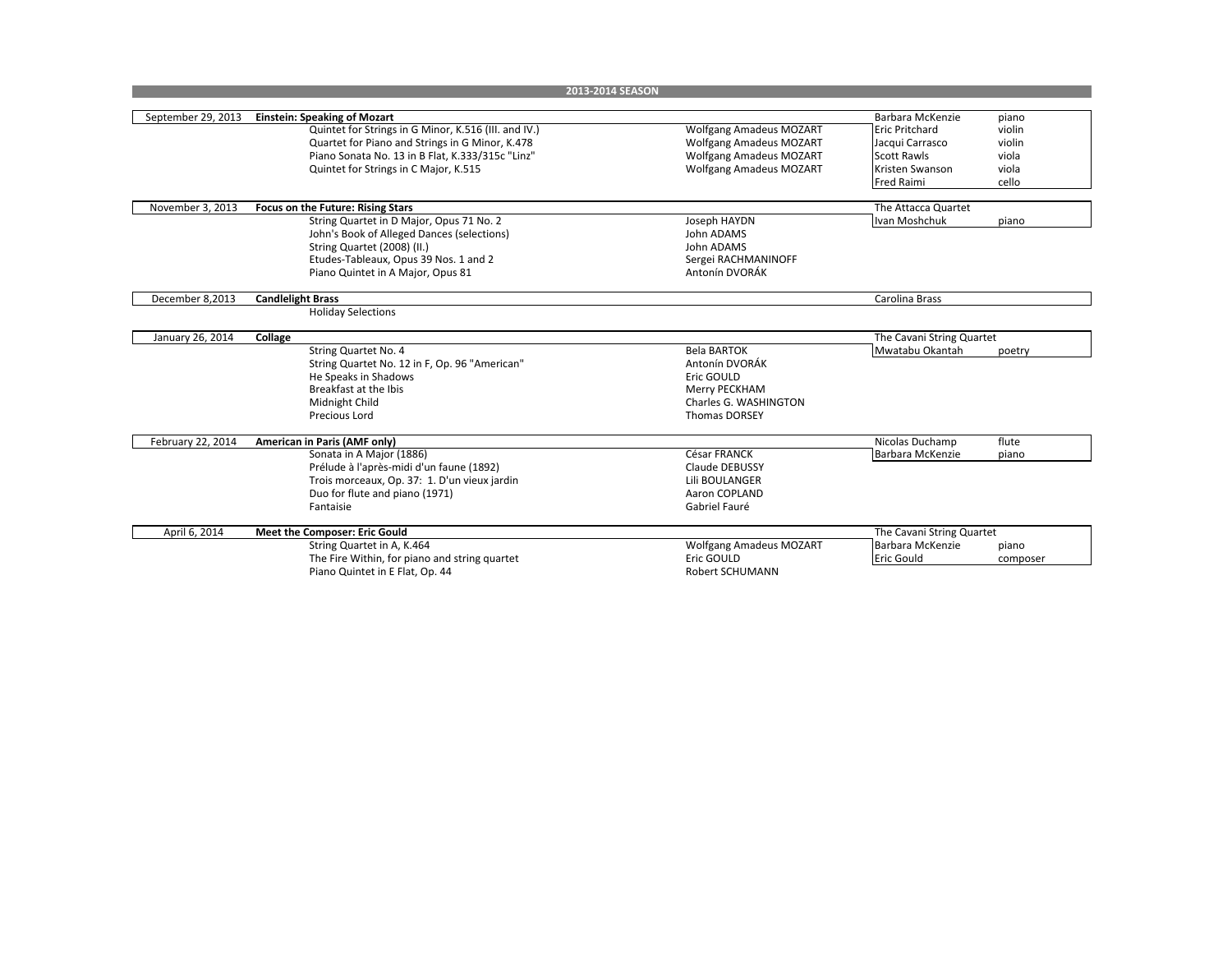|                    | 2012-2013 SEASON                                                        |                        |                            |             |
|--------------------|-------------------------------------------------------------------------|------------------------|----------------------------|-------------|
|                    |                                                                         |                        |                            |             |
| September 30, 2012 | <b>Celebrating Bach!</b>                                                |                        | Sheila Browne              | viola       |
|                    | Sonata No. 5 for Flute and Continuo in E minor, BWV 1034 (III and IV)   | Johann Sebastian BACH  | Jacqui Carrasco            | violin      |
|                    | Partita No. 3 for Violin in E, BWV 1006 (III)                           | Johann Sebastian BACH  | Nicolas Duchamp            | flute       |
|                    | Brandenburg Concerto No. 5 in D, BWV 1050                               | Johann Sebastian BACH  | Nancy King                 | soprano     |
|                    | Cantata No. 100, "Was Gott tut, das ist wohlgetan," BWV 100 (III)       | Johann Sebastian BACH  | Barbara McKenzie           | piano       |
|                    | Keyboard Concerto No. 1 in D minor, BWV 1052                            | Johann Sebastian BACH  | Adela Peña                 | violin      |
|                    |                                                                         |                        | Paul Sharpe                | double bass |
|                    |                                                                         |                        | Stephanie Vial             | cello       |
|                    |                                                                         |                        | <b>Andrew Willis</b>       | harpsichord |
| October 21, 2012   | The Cavani String Quartet                                               |                        | The Cavani String Quartet  |             |
|                    | La Oración del Torero, Opus 34                                          | Joaquin TURINA         |                            |             |
|                    | String Quartet No. 1, Opus 7                                            | <b>Bela BARTOK</b>     |                            |             |
|                    | String Quartet No. 1 in A Minor, Opus 41 No. 1                          | Robert SCHUMANN        |                            |             |
|                    | My Girl                                                                 | The TEMPTATIONS        |                            |             |
|                    |                                                                         |                        |                            |             |
| December 1, 2012   | A Celtic Christmas                                                      |                        | Jennifer Licko and Friends |             |
|                    |                                                                         |                        |                            |             |
| December 2, 2012   | Viva Vivaldi!                                                           |                        | The Vivaldi Project        |             |
|                    | Concerto for 2 Violins and Violoncello in D minor, Op. 3 No. 11, RV 565 | Antonio VIVALDI        |                            |             |
|                    | Concerto for Violin in C major "Il piacere," Op. 8 No. 6, RV 180        | Antonio VIVALDI        |                            |             |
|                    | Concerto Ripieno in A major, RV 158                                     | Antonio VIVALDI        |                            |             |
|                    | Concerto for Viola D'amore in D minor, RV 394                           | Antonio VIVALDI        |                            |             |
|                    | Concerto for Violoncello in G major, RV 413                             | Antonio VIVALDI        |                            |             |
|                    | Concerto in C minor for Strings and continuo, RV 118                    | <b>Antonio VIVALDI</b> |                            |             |
| January 27, 2013   | <b>Ventus</b>                                                           |                        | Ventus Wind Ensemble       |             |
|                    | La Cheminée du Roi René, Opus 205                                       | Darius MILHAUD         |                            |             |
|                    | Villanelle (1906)                                                       | Paul DUKAS             |                            |             |
|                    | Cinq pièces en trio (1935)                                              | Jacques IBERT          |                            |             |
|                    | Syrinx (1913)                                                           | Claude DEBUSSY         |                            |             |
|                    | Sextet for Wind Quintet and Piano in C, Opus 100                        | <b>Francis POULENC</b> |                            |             |
|                    |                                                                         |                        |                            |             |
| February 24, 2013  | Brahms the Classicist (AMF, CMW Salon)                                  |                        | Raman Ramakrishnan         | cello       |
|                    | Sonata No. 3 for Viola da Gamba in G minor, BWV 1029                    | Johann Sebastian BACH  | Barbara McKenzie           | piano       |
|                    | Fantasy Pieces for Cello and Piano, Opus 73                             | <b>Robert SCHUMANN</b> |                            |             |
|                    | Intermezzi for Piano (Opp. 118/1, 118/2, 119/1)                         | Johannes BRAHMS        |                            |             |
|                    | Sonata for Cello and Piano No. 1 in E minor, Opus 35                    | Johannes BRAHMS        |                            |             |
| April 21, 2013     | <b>Aaron Diehl</b>                                                      |                        | Aaron Diehl Trio           |             |
|                    |                                                                         |                        |                            |             |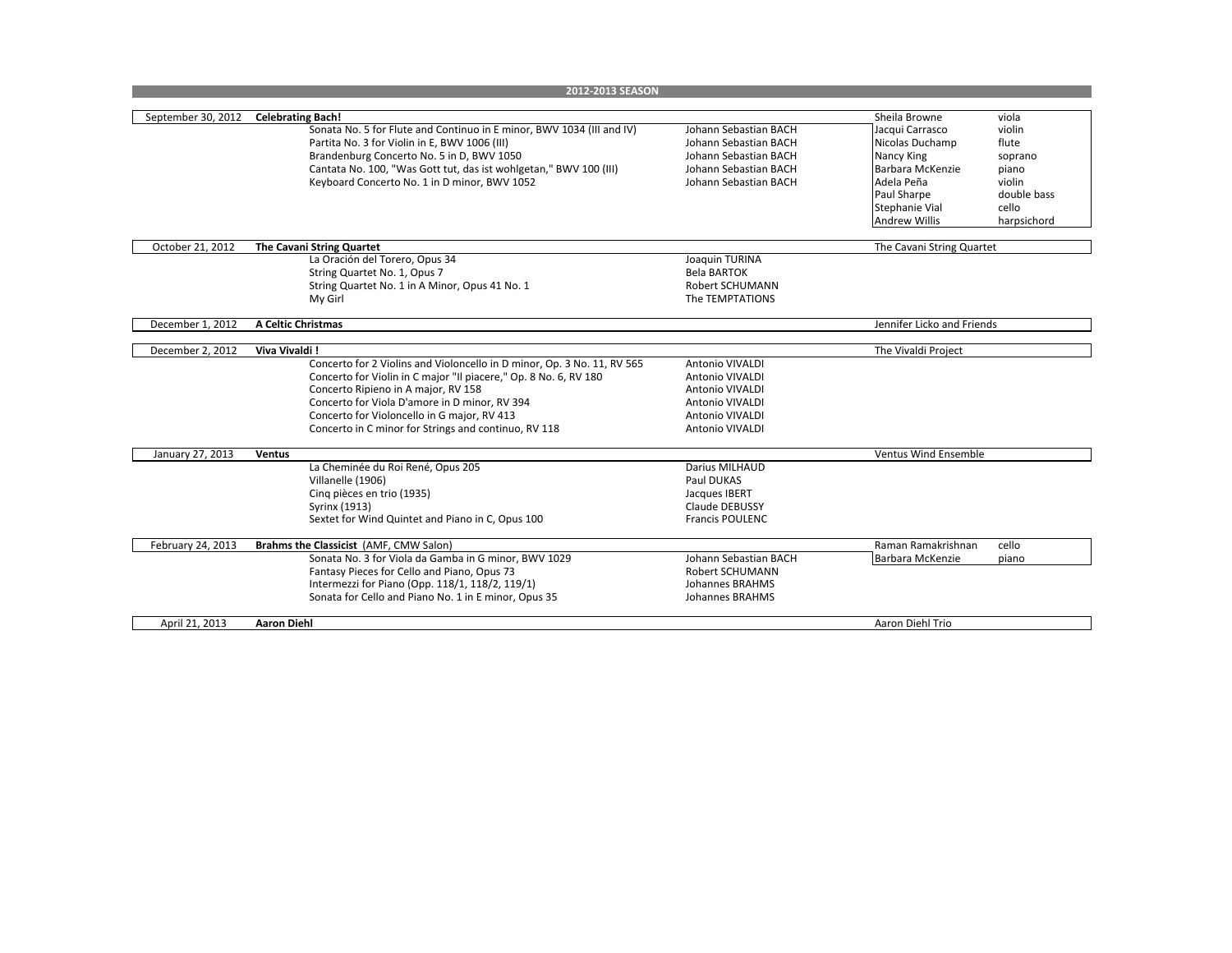|                    |                                               | 2011-2012 SEASON                               |                              |          |
|--------------------|-----------------------------------------------|------------------------------------------------|------------------------------|----------|
| September 11, 2011 | Music: The Universal Voice (CMW Only)         |                                                | <b>UNCSA Chamber Players</b> |          |
|                    | Fratres                                       | Arvo PÄRT                                      |                              |          |
|                    | Octet in F, D.803                             | <b>Franz SCHUBERT</b>                          |                              |          |
|                    |                                               |                                                |                              |          |
| October 9, 2011    | <b>Voxare String Quartet</b>                  |                                                | <b>Voxare String Quartet</b> |          |
|                    | Premiere Rhapsodie for Clarinet and Piano     | <b>Claude DEBUSSY</b>                          | Jonathan Holden              | clarinet |
|                    | String Quartet Set (1979)                     | Lou HARRISON                                   | Barbara McKenzie             | piano    |
|                    | Overture on Hebrew Themes, Opus 34            | Sergei PROKOFIEV                               |                              |          |
|                    | String Quartet No. 13 in B Flat, Opp. 130/133 | Ludwig van BEETHOVEN                           |                              |          |
|                    | Pannonia Boundless (1998)                     | Aleksandra VREBALOV                            |                              |          |
|                    |                                               |                                                |                              |          |
| December 4, 2011   | Philadephia Brass (CMW Only)                  |                                                | Philadelphia Brass           |          |
|                    | La mourisque - Ronde                          | Tylman SUSATO                                  |                              |          |
|                    | Wir eilen mit schwachen (Psalm 78)            | Johann Sebastian BACH                          |                              |          |
|                    | Chorale Prelude                               | Johann Sebastian BACH<br>Johann Sebastian BACH |                              |          |
|                    | My Spirit Be Joyful<br>Ich sag ade            | ANONYMOUS $(16^{th} C.)$                       |                              |          |
|                    | Als ich anschau das fröhlich Gsicht           | ANONYMOUS (16 <sup>th</sup> C.)                |                              |          |
|                    | Carmen in la                                  | Ludwig SENFL                                   |                              |          |
|                    | Greiner zanner                                | <b>Heinrich FINCK</b>                          |                              |          |
|                    | Ubi caritas                                   | <b>Maurice DURUFLE</b>                         |                              |          |
|                    | Partita Miniatura                             | Robert LICHTENBERGER                           |                              |          |
|                    | Bring a torch, Jeannette Isabella             | TRADITIONAL, French (16 <sup>th</sup> C.)      |                              |          |
|                    | Maoz Tzur                                     | TRADITIONAL, German (16 <sup>th</sup> C.)      |                              |          |
|                    | Sevivon (Dreidel)                             | <b>TRADITIONAL</b>                             |                              |          |
|                    | Chorale: Es ist ein Ros' entsprungen          | Michael PRAETORIUS                             |                              |          |
|                    | Chorale Prelude: Es ist ein Ros' entsprungen  | Johannes BRAHMS                                |                              |          |
|                    | In Dulci Jubilo (excerpts)                    | J.A.C. REDFORD                                 |                              |          |
|                    | How Brightly Beams the Morning Star           | John HARBISON                                  |                              |          |
|                    | A Fancy (on a well-known theme)               | Willy STRICKLAND                               |                              |          |
|                    |                                               |                                                |                              |          |
| December 10, 2011  | The Vivaldi Project (AMF Only)                |                                                | The Vivaldi Project          |          |
|                    | Suite No. 5: Chaconne in C                    | Johann PACHELBEL                               |                              |          |
|                    | Sonata sopra la Monica                        | <b>Biago MARINI</b>                            |                              |          |
|                    | Toccata for solo lute                         | Alessandro PICCININI                           |                              |          |
|                    | Noëls for solo harpsichord                    | TRADITIONAL                                    |                              |          |
|                    | Noël etranger                                 | Louis-Claude DAQUIN                            |                              |          |
|                    | La Musete                                     | Jean-François DANDRIEU                         |                              |          |
|                    | Quant Jesu naquit a Noël                      | Claude-Bënigne BALBASTRE                       |                              |          |
|                    | Sonata in G, Op. 3, No. 6                     | Arcangelo CORELLI                              |                              |          |
|                    | Sonata in G, Op. 2, No. 6                     | Georg Friderich HANDEL                         |                              |          |
|                    | Sonata in E Minor, Op. 1, No. 2               | Antonio VIVALDI                                |                              |          |
|                    | Sonata for Cello in D                         | Georg Philipp TELEMANN                         |                              |          |
|                    | Noëls sur les instruments                     | Marc-Antoine CHARPENTIER                       |                              |          |
|                    | Les bourgeois de Châtre                       | <b>TRADITIONAL</b>                             |                              |          |
|                    | Joseph est bien marië                         | <b>TRADITIONAL</b>                             |                              |          |
|                    | Vous qui dësirez sans fin                     | <b>TRADITIONAL</b>                             |                              |          |
|                    | Lilliburlero                                  | <b>Henry PURCELL</b>                           |                              |          |
|                    | <b>Fancy Minuet</b>                           | Pierre Landrin DUPORT                          |                              |          |
|                    | Suonate da Camera a tre, Opera Prima          | Antonio VIVALDI                                |                              |          |
| January 15, 2012   | A Musical Paprikash                           |                                                | Jonathan Bagg                | viola    |
|                    | Serenade in C for String Trio, Opus 10        | Ernst von DOHNÁNYI                             | Jacqui Carrasco              | violin   |
|                    | Piano Quartet in G Minor, Opus 25             | <b>Johannes BRAHMS</b>                         | Barbara McKenzie             | piano    |
|                    |                                               |                                                | Raman Ramakrishnan           | cello    |
|                    |                                               |                                                |                              |          |
| April 15, 2012     | <b>Kontras Quartet</b>                        |                                                | Kontras Quartet              |          |
|                    | String Quartet in B Flat, Op. 18, No. 6       | Ludwig van BEETHOVEN                           |                              |          |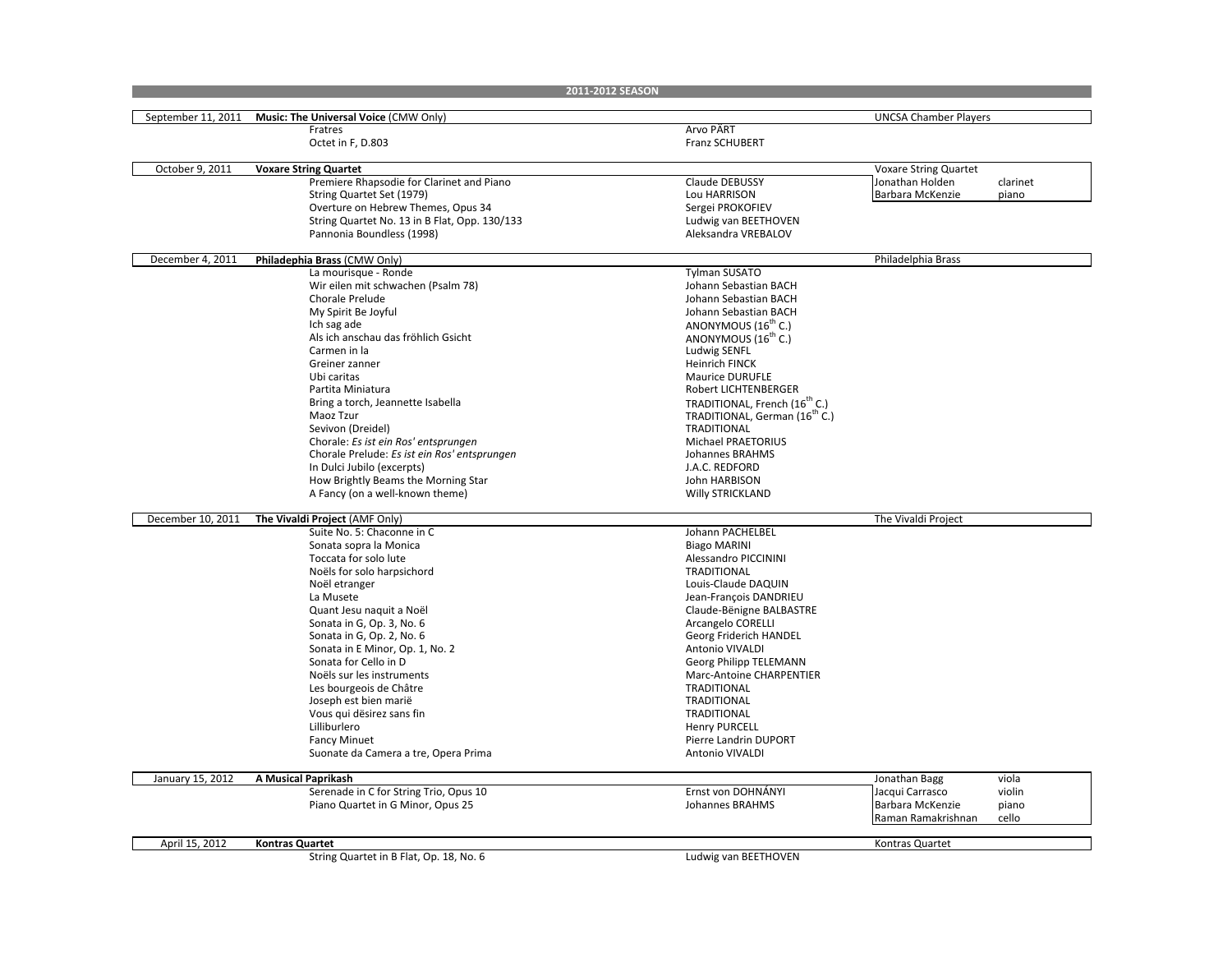|              | Quartettsatz in C minor, D.703            | <b>Franz SCHUBERT</b> |                  |       |
|--------------|-------------------------------------------|-----------------------|------------------|-------|
|              | String Quartet in F (1903)                | Maurice RAVEL         |                  |       |
|              | Four, for Tango (1989)                    | Astor PIAZZOLLA       |                  |       |
|              |                                           |                       |                  |       |
| May 19, 2012 | <b>Barbara McKenzie, piano (AMF only)</b> |                       | Barbara McKenzie | piano |

| May 19, 2012 | Barbara McKenzie, piano (AMF only)           |                       | Barbara McKenzie | piano |
|--------------|----------------------------------------------|-----------------------|------------------|-------|
|              | English Suite No. 3 in G Minor, BWV 808      | Johann Sebastian BACH |                  |       |
|              | Jeux d'eau (1901)                            | <b>Maurice RAVEL</b>  |                  |       |
|              | Estampes: 3. Jardins sous la pluie (1903)    | Claude DEBUSSY        |                  |       |
|              | Images: 1. Reflets dans l'eau                | Claude DEBUSSY        |                  |       |
|              | Nocturne No. 20 in C-Sharp Minor, Op. Posth. | Frédéric CHOPIN       |                  |       |
|              | Ballade No. 4 in F Minor, Op. 52             | Frédéric CHOPIN       |                  |       |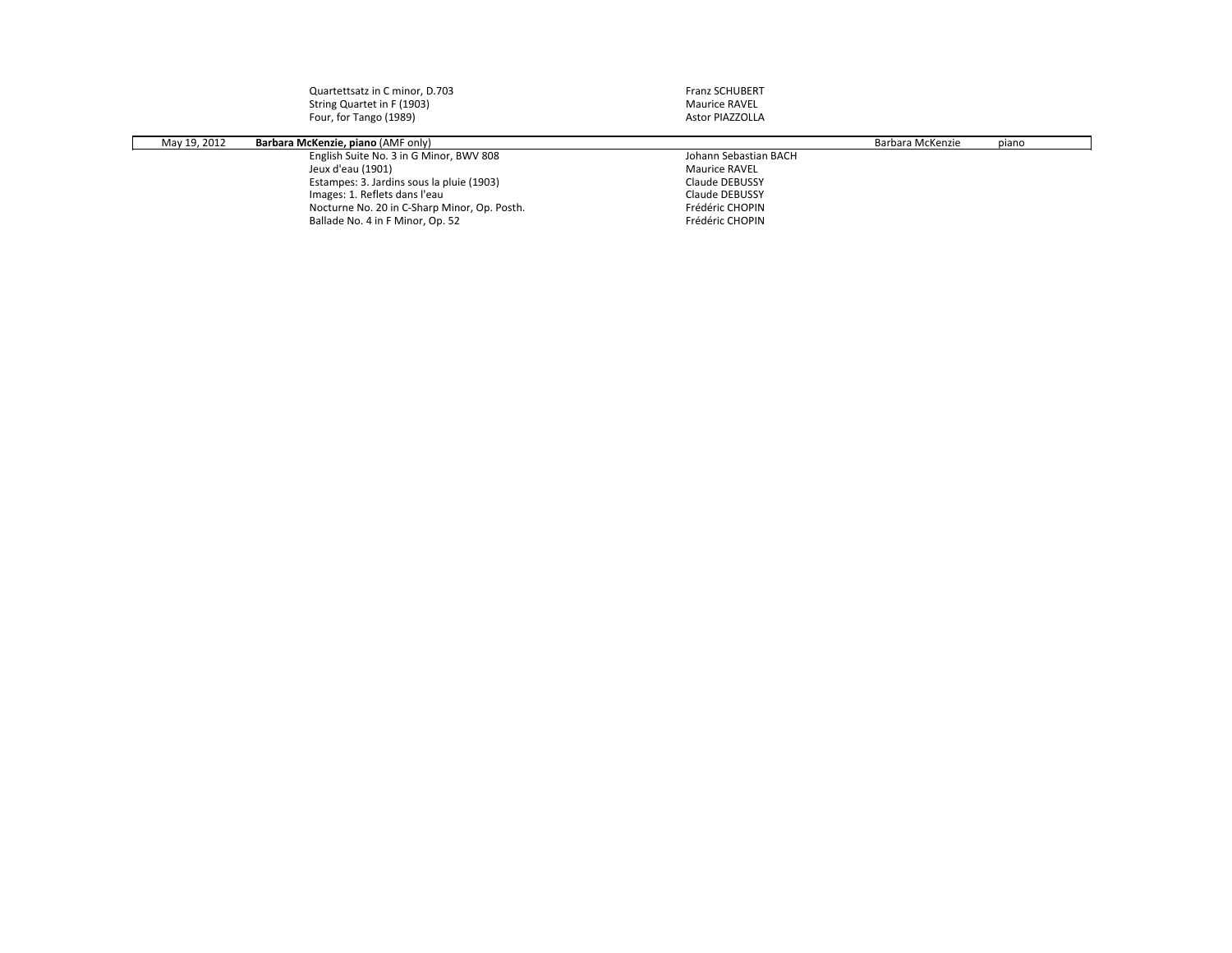|                    | 2010-2011 SEASON                                                             |                               |                                  |
|--------------------|------------------------------------------------------------------------------|-------------------------------|----------------------------------|
|                    |                                                                              |                               |                                  |
| September 26, 2010 | <b>French Impressions</b>                                                    |                               | The Ciompi Quartet               |
|                    | Introduction and Allegro for Harp, Flute, Clarinet and String Quartet (1905) | Maurice RAVEL                 | Jacquelyn Bartlett<br>harp       |
|                    | Fantaisie for Violin and Harp, Opus 124                                      | Camille SAINT-SAËNS           | <b>Tadeu Coelho</b><br>flute     |
|                    | Quintet for Clarinet and String Quartet (1977)                               | Jean FRANCAIX                 | Jonathan Holden<br>clarinet      |
|                    | Sonata for Harp, Flute and Viola (1915)                                      | Claude DEBUSSY                |                                  |
|                    | String Quartet in G Minor, Opus 10                                           | Claude DEBUSSY                |                                  |
|                    |                                                                              |                               |                                  |
|                    |                                                                              |                               |                                  |
| December 11, 2010  | Carolina Brass at St Mary Church                                             |                               | Carolina Brass                   |
|                    | Good King Wenceslas                                                          | TRADITIONAL (13th C.)         |                                  |
|                    | <b>Two Pieces</b>                                                            | William BRADE                 |                                  |
|                    | Canzona per Sonare No. 4 (arr. Page)                                         | Giovanni GABRIELI             |                                  |
|                    | Canzona Bergamasca (arr. deJong)                                             | Samuel SCHEIDT                |                                  |
|                    | Sonata from Die Bänkelsäangerlieder                                          | ANONYMOUS (17th C.)           |                                  |
|                    | Three Dances                                                                 | <b>Tylman SUSATO</b>          |                                  |
|                    | Fanfare, Tango and Fughetta on Hebrew Themes                                 | <b>Stanley HOFFMAN</b>        |                                  |
|                    | Fanfare                                                                      | <b>Gottfried REICHE</b>       |                                  |
|                    | Trumpet Voluntary (arr. Hudson)                                              | Jeremiah CLARKE               |                                  |
|                    | Voluntary on "Old 100th"                                                     | <b>Henry PURCELL</b>          |                                  |
|                    | Voluntary in B Flat (arr. Frackenpohl)                                       | <b>William BOYCE</b>          |                                  |
|                    | My Spirit Be Joyful from Cantata No. 146                                     | Johann Sebastian BACH         |                                  |
|                    | Simple Gifts (arr. Villanueva)                                               | Aaron COPLAND                 |                                  |
|                    |                                                                              |                               |                                  |
|                    | O Come Emmanuel (arr. Hudson)                                                | TRADITIONAL (8th C.)          |                                  |
|                    | God Rest Ye Merry, Gentlemen (arr. McGregor)                                 | TRADITIONAL (18th C.)         |                                  |
|                    | Have Yourself a Merry Little Christmas                                       | Hugh MARTIN                   |                                  |
|                    |                                                                              |                               |                                  |
| January 16, 2011   | <b>Gaubert Vivant!</b>                                                       |                               | Nicolas Duchamp<br>flute         |
|                    | Madrigal (1908)                                                              | Philippe GAUBERT              | <b>Barbara McKenzie</b><br>piano |
|                    | Andante Pastoral et Scherzettino (1907)                                      | Paul TAFFANEL                 |                                  |
|                    | Nocturne et Allegro Scherzando (1906)                                        | Philippe GAUBERT              |                                  |
|                    | Fantaisie for Flute and Piano (1910)                                         | <b>Philippe GAUBERT</b>       |                                  |
|                    | Deuxieme Sonate (1925)                                                       | <b>Philippe GAUBERT</b>       |                                  |
|                    | Sonatine quasi Fantasia (1935)                                               | <b>Philippe GAUBERT</b>       |                                  |
|                    |                                                                              |                               |                                  |
| February 13, 2011  | <b>Music Lovers' Date Night</b>                                              |                               | Carolina Piano Trio              |
|                    | Lyric Suite                                                                  | <b>Fred HERSCH</b>            |                                  |
|                    | Saloon Songs: Bowery Rag                                                     | Fred HERSCH                   |                                  |
|                    | Danzón                                                                       | Paquito d'RIVERA              |                                  |
|                    | Children's Songs: Addendum                                                   | <b>Chick COREA</b>            |                                  |
|                    | Cuatro estaciones porteñas - Otoño porteño                                   | Astor PIAZZOLLA               |                                  |
|                    |                                                                              |                               |                                  |
|                    | <b>Tango Bittersweet</b>                                                     | Fred HERSCH                   |                                  |
|                    | Saloon Songs: The "Last Call" Waltz                                          | Fred HERSCH                   |                                  |
|                    | Piano Trio No. 2 in b minor, Opus 76                                         | Joaquín TURINA                |                                  |
|                    |                                                                              |                               |                                  |
| May 8, 2011        | Love Your Mother (Past, Present, Earth)                                      |                               | Maria Jette<br>soprano           |
|                    | All the Pretty Little Horses                                                 | TRADITIONAL (19th C.)         | native flutes<br>David Key       |
|                    | Vocalise, Op. 34 No. 14                                                      | Sergei RACHMANINOFF           | Elizabeth Anderson<br>cello      |
|                    | Geistliches Wiegenlied, Op. 91 No. 2                                         | Johannes BRAHMS               | Barbara McKenzie<br>piano        |
|                    | Vocalise (1995)                                                              | André PREVIN                  | <b>Hoggard Treble Chorus</b>     |
|                    | Sonata in G Minor for Cello and Piano, Op. 19: Andante                       | Sergei RACHMANINOFF           | <b>Snipes Academy Chorus</b>     |
|                    | Songs My Mother Taught Me, Op. 55 No. 4                                      | Antonín DVORÁK                |                                  |
|                    | Songs Our Mothers Loved                                                      |                               |                                  |
|                    | Oh, Mother! I'm Wild!                                                        | Harry PEASE                   |                                  |
|                    |                                                                              | <b>Charles Carroll SAWYER</b> |                                  |
|                    | My Mother's Old Slipper                                                      |                               |                                  |
|                    | <b>Baby Your Mother</b>                                                      | <b>Joe BURKE</b>              |                                  |
|                    | Invocation                                                                   | <b>TRADITIONAL</b>            |                                  |
|                    | Twelve Poems of Emily Dickinson (1950): Nature, the Gentlest Mother          | Aaron COPLAND                 |                                  |
|                    | Hurt Not the Earth                                                           | Steve HEITZEG                 |                                  |
|                    | Webassin                                                                     | <b>Steve HEITZEG</b>          |                                  |
|                    |                                                                              |                               |                                  |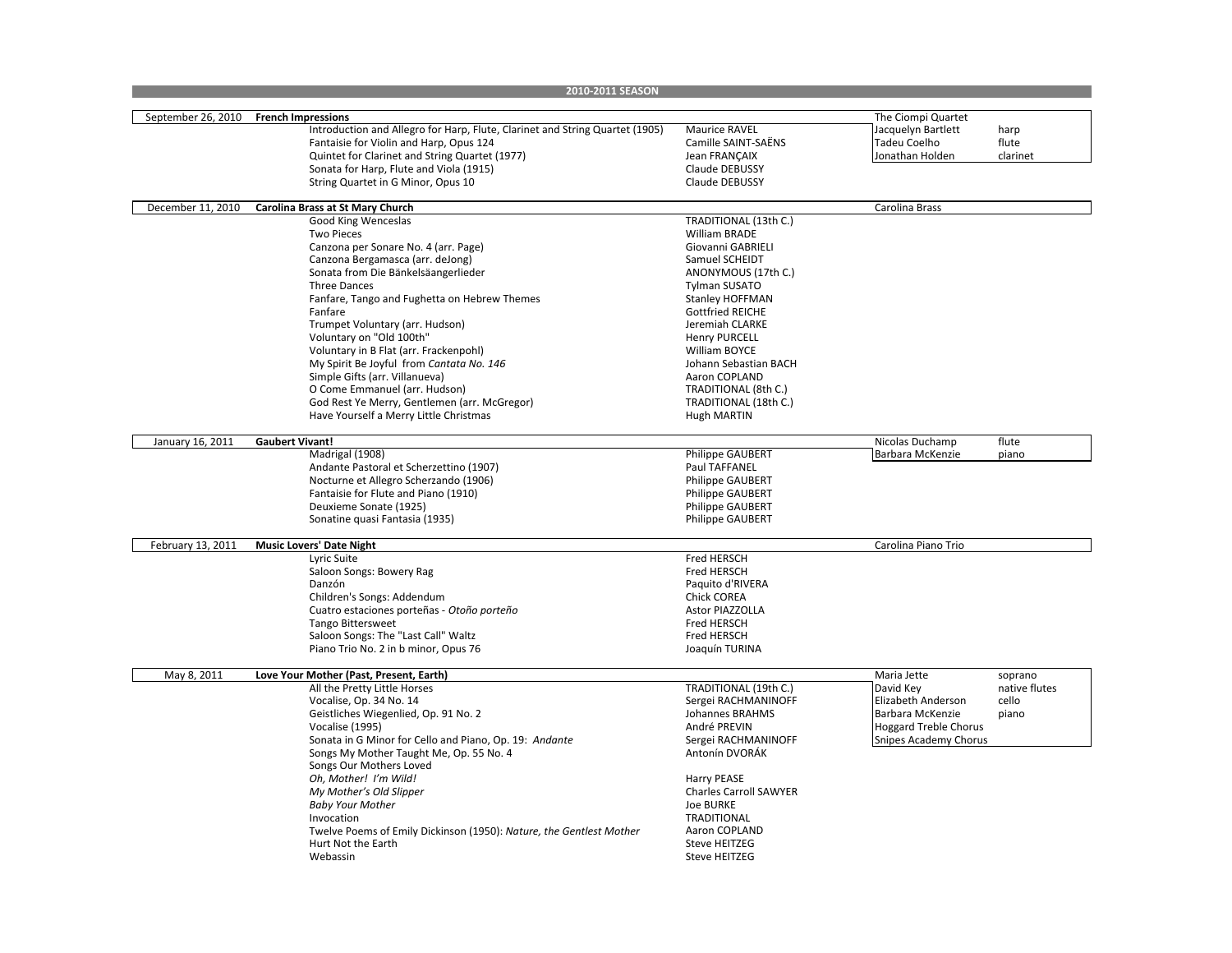East Wind t Wind David David David David David David David David David David David David David David David David David D Crow Cadenza and Prayer Council New York Steve HEITZEG O, Colored Earth Steve HEITZEG

David KEY<br>Steve HEITZEG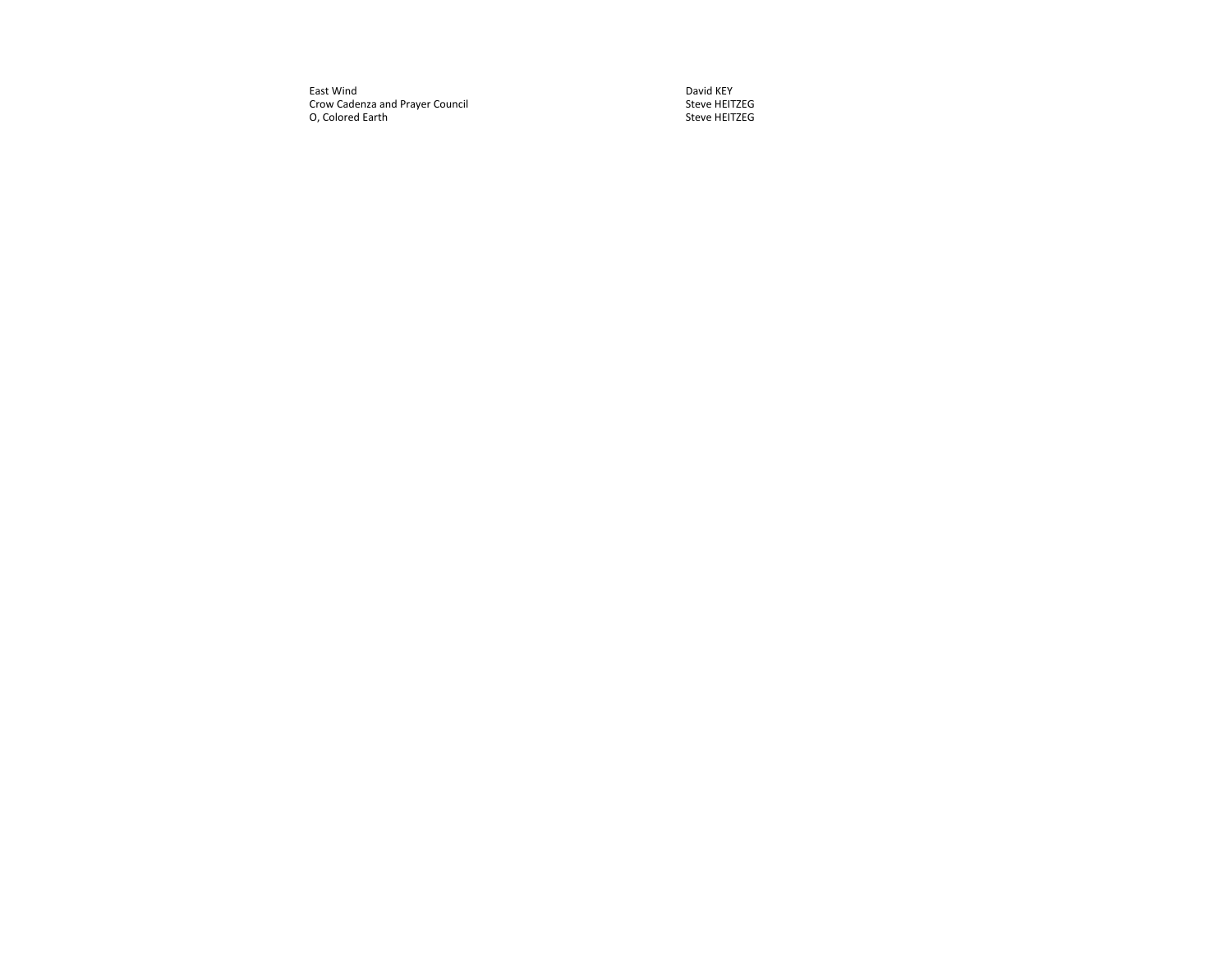| 2009-2010 SEASON 'It's a 10!' |                                                                                                                                                                                                                                         |                                                                                                                                                                                                                                                                 |                                                                  |                                          |
|-------------------------------|-----------------------------------------------------------------------------------------------------------------------------------------------------------------------------------------------------------------------------------------|-----------------------------------------------------------------------------------------------------------------------------------------------------------------------------------------------------------------------------------------------------------------|------------------------------------------------------------------|------------------------------------------|
|                               |                                                                                                                                                                                                                                         |                                                                                                                                                                                                                                                                 | Elizabeth Anderson                                               |                                          |
| September 27, 2009            | Giovanni Battista Pergolesi (1710)<br>Flute Concerto in G<br>Sinfonia for Cello in F<br>Suite Italienne (with Gregor Piatigorsky)<br>Song Cycle on Poems of Samuel Menashe (2009)<br>Second Sonata for Flute (1924)                     | Giovanni Battista PERGOLESI<br>Giovanni Battista PERGOLESI<br>Igor STRAVINSKY<br><b>Barbara McKENZIE</b><br><b>Philippe GAUBERT</b>                                                                                                                             | Nicolas Duchamp<br><b>Allison Gagnon</b><br>Janine Hawley        | cello<br>flute<br>piano<br>mezzo-soprano |
| October 25, 2009              | Celebrating 1810 - Schumann and the Romantics                                                                                                                                                                                           |                                                                                                                                                                                                                                                                 | Degas Quartet                                                    |                                          |
|                               | Crisantemi, Elegy for String Quartet<br>Liederkreis, Opus 39<br>String Quartet No. 1 in D, Opus 11: Andante Cantabile<br>Quintet for Clarinet and String Quartet in A, K.581                                                            | Giacomo PUCCINI<br>Robert SCHUMANN<br>Pyotr Ilyich TCHAIKOVSKY<br><b>Wolfgang Amadeus MOZART</b>                                                                                                                                                                | <b>Allison Gagnon</b><br>Jonathan Holden<br><b>Glenn Siebert</b> | piano<br>clarinet<br>tenor               |
| February 28, 2010             | Samuel Barber (1910)                                                                                                                                                                                                                    |                                                                                                                                                                                                                                                                 | Fry Street Quartet                                               |                                          |
|                               | String Quartet in C Minor, Opus 18 No. 4<br>String Quartet, Opus 11<br>String Quartet in F, Opus 96 'American'                                                                                                                          | Ludwig van BEETHOVEN<br>Samuel BARBER<br>Antonín DVOŘÁK                                                                                                                                                                                                         |                                                                  |                                          |
| March 21, 2010                | Frédéric François Chopin (1810)                                                                                                                                                                                                         |                                                                                                                                                                                                                                                                 | <b>Blakemore Piano Trio</b>                                      |                                          |
|                               | Piano Trio No. 1 in C Minor, Opus 8<br>'Tutto che il mondo serra' -- Paraphrase on Chopin's Etude in<br>Oblivion - Primavera porteña<br>Piano Trio No. 1 in D Minor, Opus 49                                                            | <b>Dmitri SHOSTAKOVICH</b><br>Giovanni BOTTESINI<br><b>Astor PIAZZOLLA</b><br>Felix MENDELSSOHN Bartholdy                                                                                                                                                       |                                                                  |                                          |
| April 11, 2010                | <b>Kronos Quartet</b>                                                                                                                                                                                                                   |                                                                                                                                                                                                                                                                 | Kronos Quartet                                                   |                                          |
|                               | Salome Dances for Peace: Good Medicine<br>Raga Mishra Bhairavi: Atap<br>Requiem for a Dream Suite<br>Harp and Altar<br>Aheym<br>Ya Habibi Ta'ala<br>Smymeiko Minore<br>Tashweesh<br>Flugufreisarinn<br>hold me, neighbor, in this storm | <b>Terry RILEY</b><br>Ram NARAYAN (arr. Kronos)<br>Clint MANSELL (arr. Lang)<br>Missy MAZZOLI<br><b>Bryce DESSNER</b><br>Midhat ASSEM (arr. Golijov)<br>TRADITIONAL (arr. Garchiki)<br>RAMALLAH UNDERGROUND<br>Sigur ROS (arr. Prutsman)<br>Aleksandra VREBALOV |                                                                  |                                          |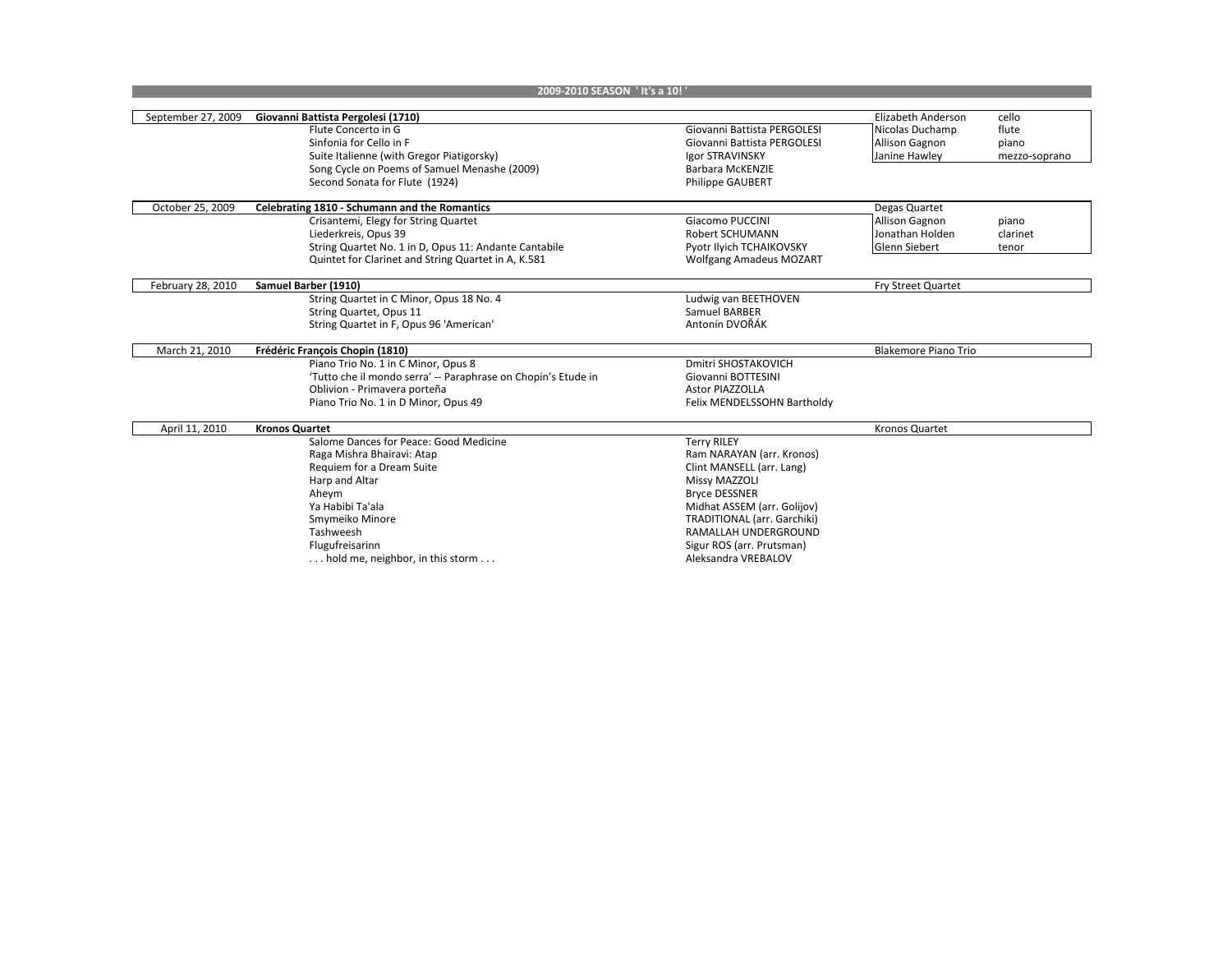| 2008-2009 SEASON 'Haydn - Simply CLASSICAL!' |                                                                                  |                                |                                |  |
|----------------------------------------------|----------------------------------------------------------------------------------|--------------------------------|--------------------------------|--|
|                                              |                                                                                  |                                |                                |  |
| October 12, 2008                             | Haydn - Simply CLASSICAL!                                                        |                                | Degas Quartet                  |  |
|                                              | Divertimento in E Flat for Horn, Violin and Cello, Hob. IV:5                     | Joseph HAYDN                   | <b>Andrew McAfee</b><br>horn   |  |
|                                              | Quintet in E Flat for Violin, 2 Violas, Cello and Horn, K.407                    | <b>Wolfgang Amadeus MOZART</b> | <b>Michael Hrivnak</b><br>horn |  |
|                                              | Divertimento in D for 2 Horns and String Quartet, Hob. II:22                     | Joseph HAYDN                   |                                |  |
|                                              | String Quartet No. 1 in E Flat, Opus 12                                          | Felix MENDELSSOHN Bartholdy    |                                |  |
|                                              |                                                                                  |                                |                                |  |
| November 9, 2008                             | Haydn - The Innovator                                                            |                                | flute<br>Nicolas Duchamp       |  |
|                                              | Sonata in G for Flute and Piano (after String Quartet Op. 77 No. 1, Hob. III:81) | Joseph HAYDN                   | <b>Andrew Willis</b><br>piano  |  |
|                                              | Sonata for Flute and Piano (1957)                                                | <b>Francis POULENC</b>         |                                |  |
|                                              | Sonata in D for Flute and Piano, Opus 94                                         | Sergei PROKOFIEV               |                                |  |
|                                              |                                                                                  |                                |                                |  |
| February 1, 2009                             | Haydn - The Folkspirit                                                           |                                | Carolina Piano Trio            |  |
|                                              | Divertimento in D for Cello and Piano (arranged by Gregor Piatigorsky)           | Joseph HAYDN                   |                                |  |
|                                              | Andante con variazioni in F Minor, Hob. XVII:6                                   | Joseph HAYDN                   |                                |  |
|                                              | Piano Trio in G, Hob. XV:25 "Gypsy"                                              | Joseph HAYDN                   |                                |  |
|                                              | Three Nocturnes for Piano Trio (1924)                                            | Ernest BLOCH                   |                                |  |
|                                              | Romanian Rhapsody for Piano Trio (after Op. 11/1, arranged by N. Rudd)           | Georges ENESCU                 |                                |  |
|                                              |                                                                                  |                                |                                |  |
| March 29. 2009                               | Haydn - Father of the String Quartet - I                                         |                                | Alexander String Quartet       |  |
|                                              | String Quartet in C, Opus 76 No. 3 "Kaiser"                                      | Joseph HAYDN                   |                                |  |
|                                              | Mythic Birds Waltz (1983)                                                        | <b>Terry RILEY</b>             |                                |  |
|                                              | String Quartet No. 6 in F Minor, Opus 80                                         | Felix MENDELSSOHN Bartholdy    |                                |  |
|                                              |                                                                                  |                                |                                |  |
| May 3, 2009                                  | Haydn - Father of the String Quartet - II                                        |                                | Daedalus String Quartet        |  |
|                                              | String Quartet in F, Opus 77 No. 2                                               | Joseph HAYDN                   |                                |  |
|                                              | String Quartet No. 1, "At the Octoroon Balls" (1995):                            | <b>Wynton MARSALIS</b>         |                                |  |
|                                              | Rampart Street Row House Rag                                                     |                                |                                |  |
|                                              | String Quartet No. 2 in C, Opus 36                                               | <b>Benjamin BRITTEN</b>        |                                |  |
|                                              | String Quartet in A, Opus 20 No. 6: Adagio                                       | Joseph HAYDN                   |                                |  |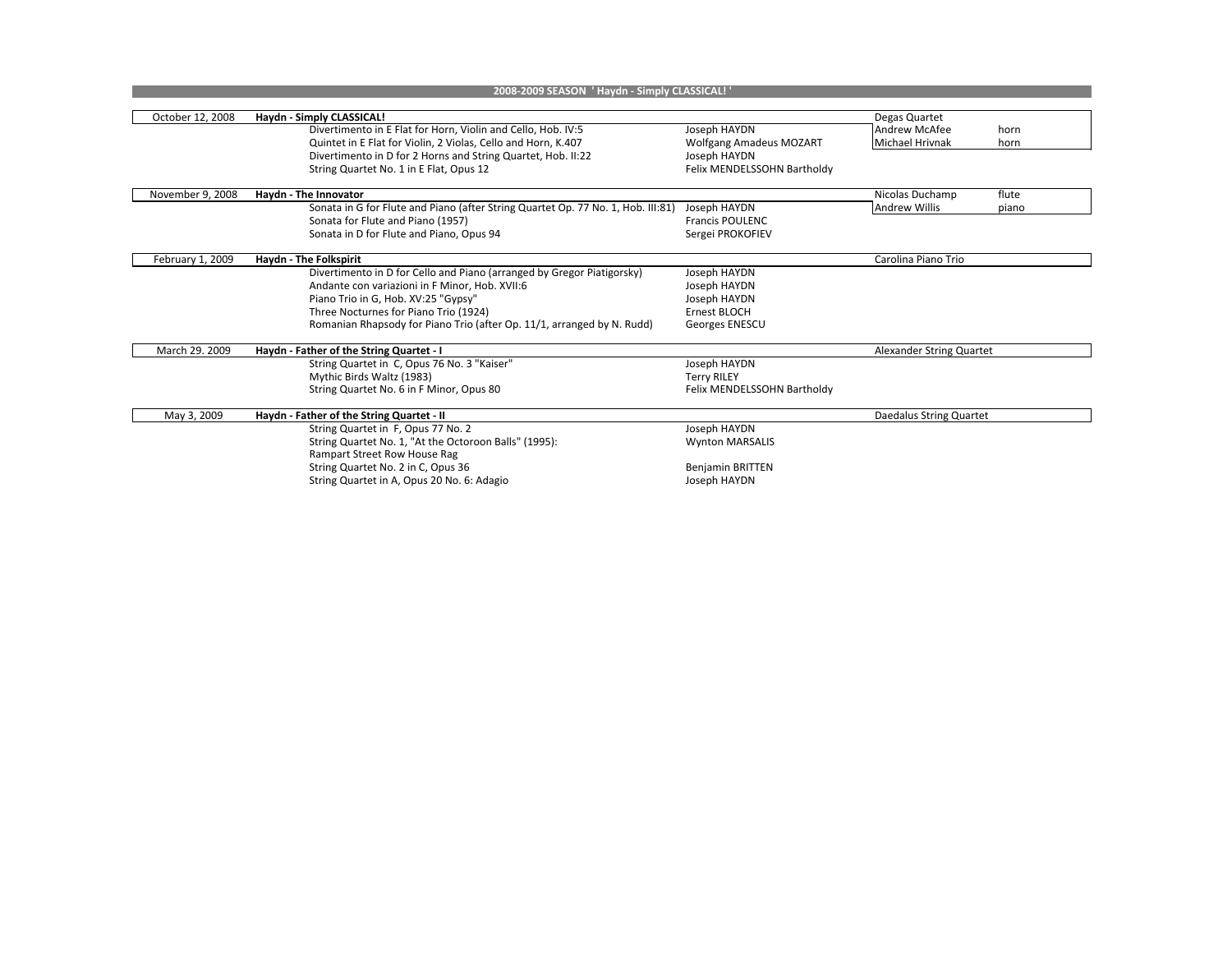| 2007-2008 SEASON   |                                                             |                              |                                     |  |
|--------------------|-------------------------------------------------------------|------------------------------|-------------------------------------|--|
|                    |                                                             |                              |                                     |  |
| September 23, 2007 | Water                                                       |                              | <b>Philidor Percussion Ensemble</b> |  |
|                    | Rain Tree (1971)                                            | <b>Toru TAKEMITSU</b>        | piano                               |  |
|                    | <b>Streams (1990)</b>                                       | Alice GOMEZ                  | flute<br>Debra Reuter-Pivetta       |  |
|                    | Water Fancies, Improvisations on Music of Ravel and Debussy |                              |                                     |  |
|                    | Jeux d'eau                                                  | Maurice RAVEL                |                                     |  |
|                    | Jardins sous la pluie (from Estampes)                       | <b>Claude DEBUSSY</b>        |                                     |  |
|                    | Reflets dans l'eau (from Images Book I)                     | Claude DEBUSSY               |                                     |  |
|                    | Fish are Jumping (1999)                                     | <b>Robert DICK</b>           |                                     |  |
|                    | Family Portrait: Embden Pond (2003)                         | <b>Stuart Saunders SMITH</b> |                                     |  |
|                    | Mudra (1990)                                                | <b>Bob BECKER</b>            |                                     |  |
|                    | Rain (1936)                                                 | <b>George Hamilton GREEN</b> |                                     |  |
|                    | Frivolity (1918)                                            | <b>George Hamilton GREEN</b> |                                     |  |
|                    |                                                             |                              |                                     |  |
| November 18, 2007  | <b>Alexander String Quartet</b>                             |                              | Alexander String Quartet            |  |
|                    | John's Book of Alleged Dances (selections)                  | John ADAMS                   |                                     |  |
|                    | String Quartet in F                                         | <b>Maurice RAVEL</b>         |                                     |  |
|                    | String Quartet in C-sharp minor, Op. 131                    | Ludwig van BEETHOVEN         |                                     |  |
|                    |                                                             |                              |                                     |  |
| February 17, 2008  | Eric Pritchard, violin                                      |                              | <b>Eric Pritchard</b><br>vioin      |  |
|                    | Sonata for Violin and Piano in F, Op. 24 "Spring"           | Ludwig van BEETHOVEN         | Jane Hawkins<br>piano               |  |
|                    | Sonata for Violin and Piano, "Govinda" (II. Movement)       | <b>Bill ROBINSON</b>         |                                     |  |
|                    | Sonata for Violin Unaccompanied No. 11                      | <b>Bill ROBINSON</b>         |                                     |  |
|                    | Sonata for Violin and Piano in A, Op. 13                    | Gabriel FAURÉ                |                                     |  |
|                    |                                                             |                              |                                     |  |
| March 30, 2008     | Tamara Matthews, soprano                                    |                              | <b>Tamara Matthews</b><br>soprano   |  |
|                    | Der Hirt auf dem Felsen (D965)                              | Franz SCHUBERT               | Petrea Warneck<br>oboe              |  |
|                    | Romances for Oboe and Piano, Op. 94 Nos. 1 and 3            | <b>Robert SCHUMANN</b>       | Barbara McKenzie<br>piano           |  |
|                    | Four Songs for Soprano and Piano, Op. 2                     | Arnold SCHOENBERG            |                                     |  |
|                    | Befreit, Op. 39 No. 4                                       | <b>Richard STRAUSS</b>       |                                     |  |
|                    | Black Anemones (1980)                                       | Joseph SCHWANTNER            |                                     |  |
|                    | The Serpent (1979)                                          | Lee HOIBY                    |                                     |  |
|                    |                                                             |                              |                                     |  |
| May 18, 2008       | The Carolina Piano Trio                                     |                              | The Carolina Piano Trio             |  |
|                    | Goldberg Variations (BWV 988): Aria                         | Johann Sebastian BACH        | Jonathan Bagg<br>viola              |  |
|                    | Fancy on a Bach Air (1996)                                  | John CORIGLIANO              |                                     |  |
|                    | Fantasia on an Ostinato (1986)                              | John CORIGLIANO              |                                     |  |
|                    | Passacaglia (1894)                                          | Johan HALVORSEN              |                                     |  |
|                    | Piano Quartet in E Flat, Opus 47                            | <b>Robert SCHUMANN</b>       |                                     |  |
|                    |                                                             |                              |                                     |  |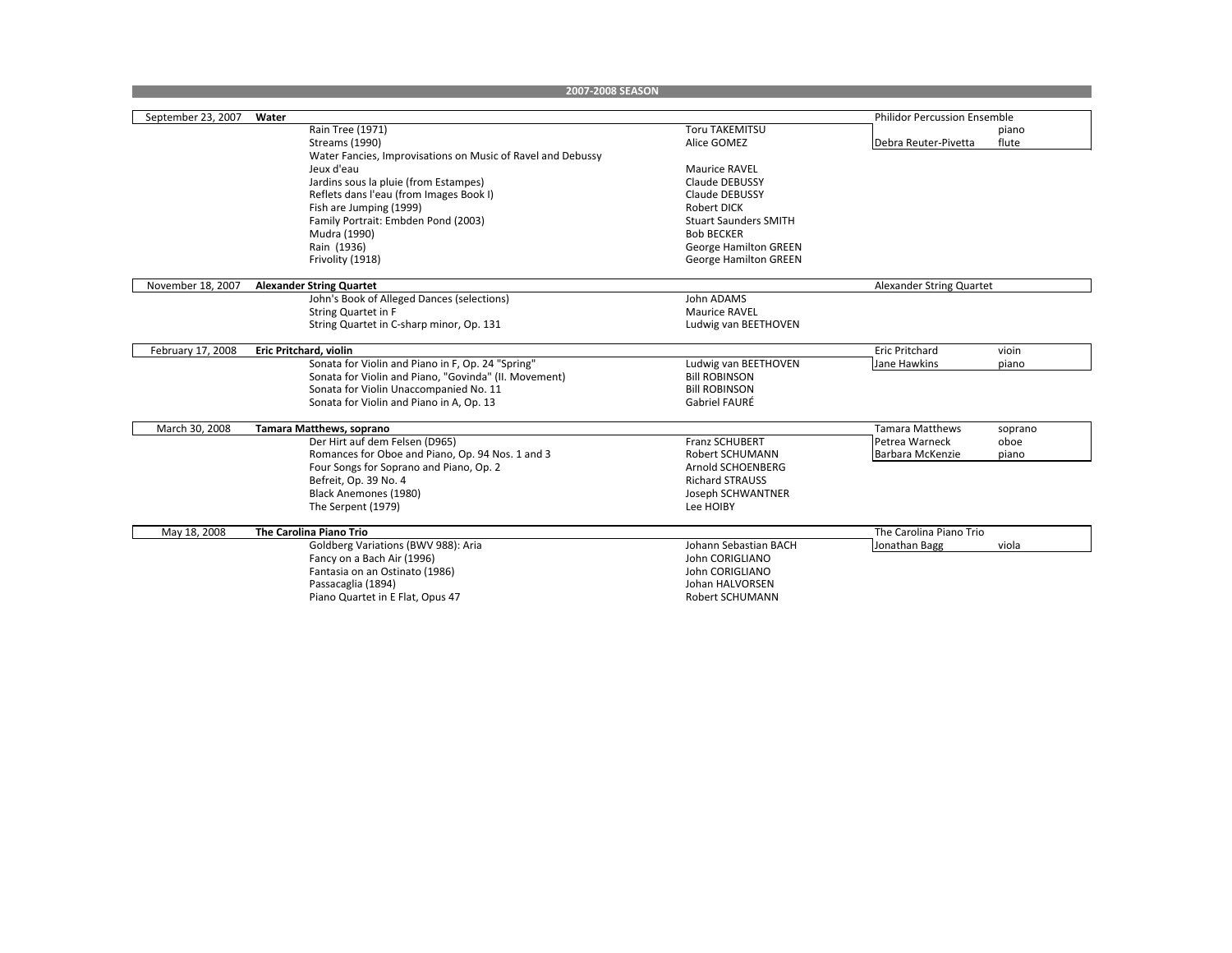| 2006-2007 SEASON  |                                                 |                        |                                    |  |
|-------------------|-------------------------------------------------|------------------------|------------------------------------|--|
|                   |                                                 |                        |                                    |  |
| October 22, 2006  | <b>Borromeo Quartet</b>                         |                        | The Borromeo Quartet               |  |
|                   | String Quartet in E Minor, Op. 59 No. 2         | Ludwig van BEETHOVEN   | <b>Barbara McKenzie</b><br>piano   |  |
|                   | Piano Quintet in E Flat, Op. 44                 | <b>Robert SCHUMANN</b> |                                    |  |
| November 19, 2006 | Schubert 1828                                   |                        | Degas String Quartet               |  |
|                   | Impromptu in G Flat, Op. 90 No. 3 (D899)        | Franz SCHUBERT         | <b>Christopher Hutton</b><br>cello |  |
|                   | Selected Lieder                                 |                        | <b>Tamara Matthews</b><br>soprano  |  |
|                   | Fruehlingssehnsucht (from Schwanengesang, D957) | <b>Franz SCHUBERT</b>  | <b>Barbara McKenzie</b><br>piano   |  |
|                   | Du bist die Ruh (D776)                          | Franz SCHUBERT         |                                    |  |
|                   | Staendchen (from Schwanengesang, D957)          | <b>Franz SCHUBERT</b>  |                                    |  |
|                   | Der Doppelganger (from Schwanengesang, D957)    | Franz SCHUBERT         |                                    |  |
|                   | Aufenthalt (from Schwanengesang, D957)          | <b>Franz SCHUBERT</b>  |                                    |  |
|                   | String Quintet in C (D956)                      | <b>Franz SCHUBERT</b>  |                                    |  |
| January 28, 2007  | Awakening                                       |                        | Ciompi String Quartet              |  |
|                   | String Quartet No. 4 "Elegy"                    | Peteris VASKS          | <b>Eric Pritchard</b><br>violin    |  |
|                   | Gloria Patri, for a cappella choir              | Urmas SISASK           | Elizabeth Ransom<br>flute          |  |
|                   | Oremus                                          | Urmas SISASK (?)       | Joseph Pecoraro<br>guitar          |  |
|                   | Pater noster                                    | Urmas SISASK (?)       | Barbara McKenzie<br>piano          |  |
|                   | Dominus vobiscum                                | Urmas SISASK (?)       | <b>Vocal Arts Ensemble</b>         |  |
|                   | Maja, for piano solo                            | <b>Urmas SISASK</b>    | of Durham, Rodney Wynkoop          |  |
|                   | Trivium, for flute, violin and guitar           | Urmas SISASK (?)       |                                    |  |
|                   | Song without words, for violin and piano        | Lauri SAIKKOLA         |                                    |  |
|                   | Piece from the year 1981, for piano solo        | Lepo SUMERA            |                                    |  |
| March 11, 2007    | <b>Music of Eastern Europe</b>                  |                        | Amit Peled<br>cello                |  |
|                   | From Jewish Life (1924)                         | <b>Ernest BLOCH</b>    | Ara Gregorian<br>violin            |  |
|                   | Duo for Violin and Cello, op. 7                 | Zoltan KODALY          | Barbara McKenzie<br>piano          |  |
|                   | Piano Trio in E Minor, Op. 90                   | Antonín DVOŘÁK         |                                    |  |
|                   |                                                 |                        | The Carolina Piano Trio            |  |
| May 13, 2007      | <b>The Carolina Piano Trio</b>                  |                        |                                    |  |
|                   | Trio on Irish Folk Melodies (1925)              | <b>Frank MARTIN</b>    | Michael Alec Rose<br>composer      |  |
|                   | Graces, Furies (2006-2007)                      | Michael Alec ROSE      |                                    |  |
|                   | Piano Trio in B, Op. 8                          | Johannes BRAHMS        |                                    |  |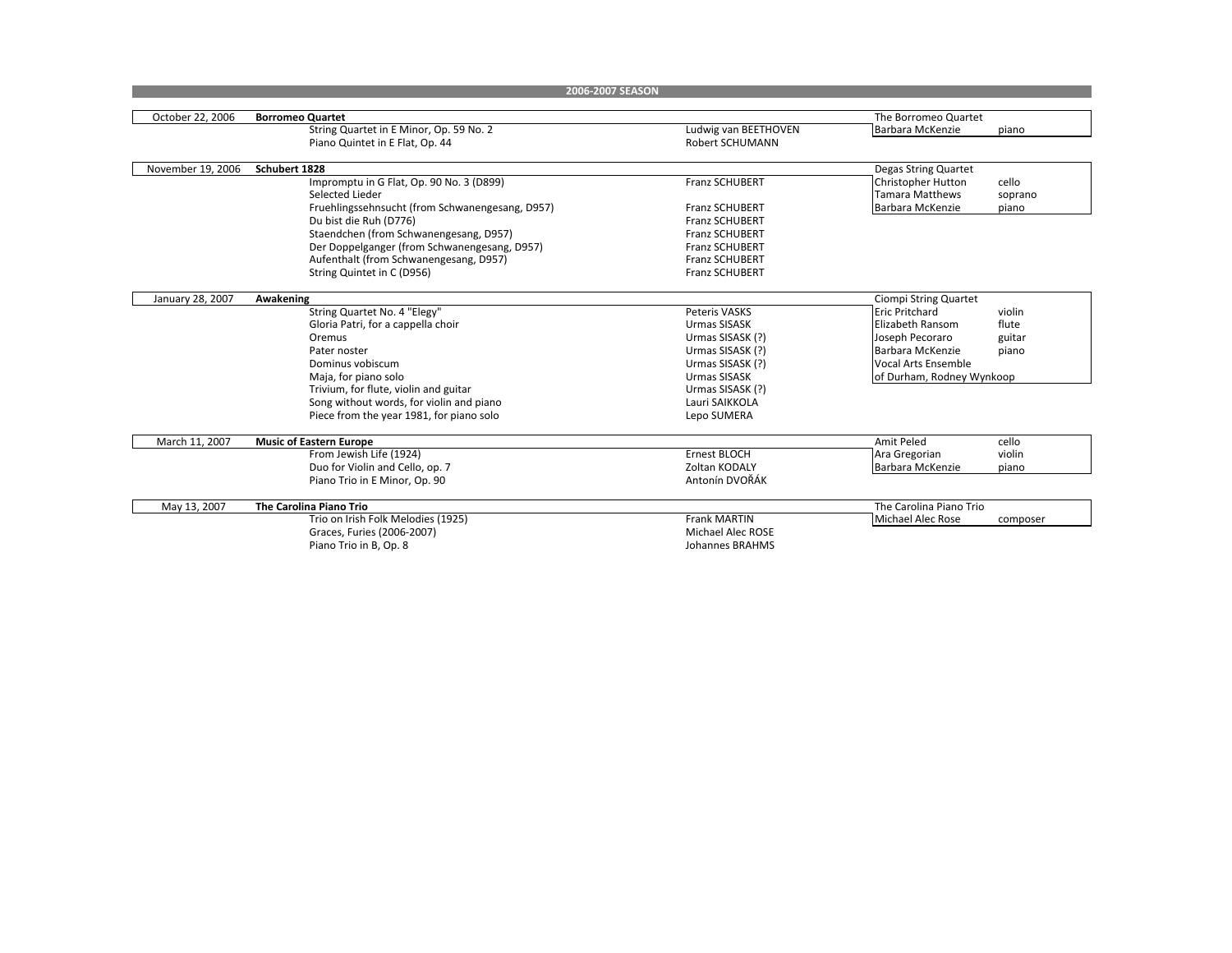| 2005-2006 SEASON   |                                                                                                                                                                                             |                                                                                                    |                                                                                                                                                                                                                                      |                                                                                        |
|--------------------|---------------------------------------------------------------------------------------------------------------------------------------------------------------------------------------------|----------------------------------------------------------------------------------------------------|--------------------------------------------------------------------------------------------------------------------------------------------------------------------------------------------------------------------------------------|----------------------------------------------------------------------------------------|
| September 17, 2005 | An Evening with Mozart - Fundraising Banquet<br>Duo in G major for violin and viola<br>Quartet in F Major, K. 370 for Oboe and Strings                                                      | <b>Wolfgang Amadeus MOZART</b><br><b>Wolfgang Amadeus MOZART</b>                                   | Petrea Warneck<br>Kevin Lawrence<br>Yoram Youngerman<br><b>Emanuel Gruber</b>                                                                                                                                                        | oboe<br>violin<br>viola<br>cello                                                       |
| October 23, 2005   | Degas String Quartet with Barbara McKenzie and Petrea Warneck<br>String Quartet in G Major, K. 387<br>Quintet for Oboe and Strings<br>Piano Quintet in A major, Op. 81                      | <b>Wolfgang Amadeus MOZART</b><br><b>Arthur BLISS</b><br>Antonín DVOŘÁK                            | The Degas Quartet<br>Barbara McKenzie<br>Petrea Warneck                                                                                                                                                                              | violin<br>piano<br>oboe                                                                |
| November 12, 2005  | Family Concert: Peter & the Wolf & Petting Zoo at NE Library                                                                                                                                |                                                                                                    | Carolina Winds                                                                                                                                                                                                                       |                                                                                        |
| November 13, 2005  | <b>Carolina Winds Plus!</b><br>Quintet<br>Quintet Op. 43<br>Overture to The Marriage of Figaro (wind octet arr. Giovanni Went)<br>Serenade in C minor, K. 388 for Wind Octet                | John STEINMETZ<br>Carl NIELSEN<br><b>Wolfgang Amadeus MOZART</b><br><b>Wolfgang Amadeus MOZART</b> | Elizabeth Ransom<br>Petrea Warneck<br><b>Christopher Grymes</b><br>Christopher Ulffers<br><b>Robert Campbell</b><br>Robert Smith (student)<br>Shrieka Gillaird (student) bassoon<br>Pam Garofolo (student)<br>Laura Carter (student) | flute<br>oboe<br>clarinet<br>bassoon<br>French horn<br>oboe<br>clarinet<br>French horn |
| February 2006      | Music for Moms, Dads and Kids: The Mozart Effect                                                                                                                                            |                                                                                                    | Barbara McKenzie                                                                                                                                                                                                                     |                                                                                        |
| February 11, 2006  | Educational Outreach: The Mozart Effect - Barbara McKenzie at Suzuki Workshop                                                                                                               |                                                                                                    | Barbara McKenzie                                                                                                                                                                                                                     | piano                                                                                  |
| March 2, 2006      | Educational Outreach: Endangered: Voice of the Whale at Kenan for Tri-County 5th Graders                                                                                                    |                                                                                                    |                                                                                                                                                                                                                                      |                                                                                        |
| March 12, 2006     | <b>Endangered: Voice of the Whale</b><br>endangered<br>Vox Balaenae (Voice of the Whale)<br>Piano Quintet in A, D. 667 ("Trout")                                                            | <b>Steve HEITZEG</b><br>George CRUMB<br><b>Franz SCHUBERT</b>                                      | <b>Elizabeth Ransom</b><br><b>Emanuel Gruber</b><br>Barbara McKenzie<br><b>Eric Pritchard</b><br>Yoram Youngerman<br>Leonid Finkelshteyn                                                                                             | flute<br>cello<br>piano<br>violin<br>viola<br>double bass                              |
| April 30, 2006     | Miami String Quartet with Barbara McKenzie<br>String Quartet in D Major, Op. 64, No. 5, "Lark Quartet"<br>Piano Quartet No. 1 in G minor, K.478<br>String Quartet in A Minor, Op. 41, No. 1 | Joseph HAYDN<br><b>Wolfgang Amadeus MOZART</b><br>Robert SCHUMANN                                  | Miami String Quartet<br>Barbara McKenzie                                                                                                                                                                                             | piano                                                                                  |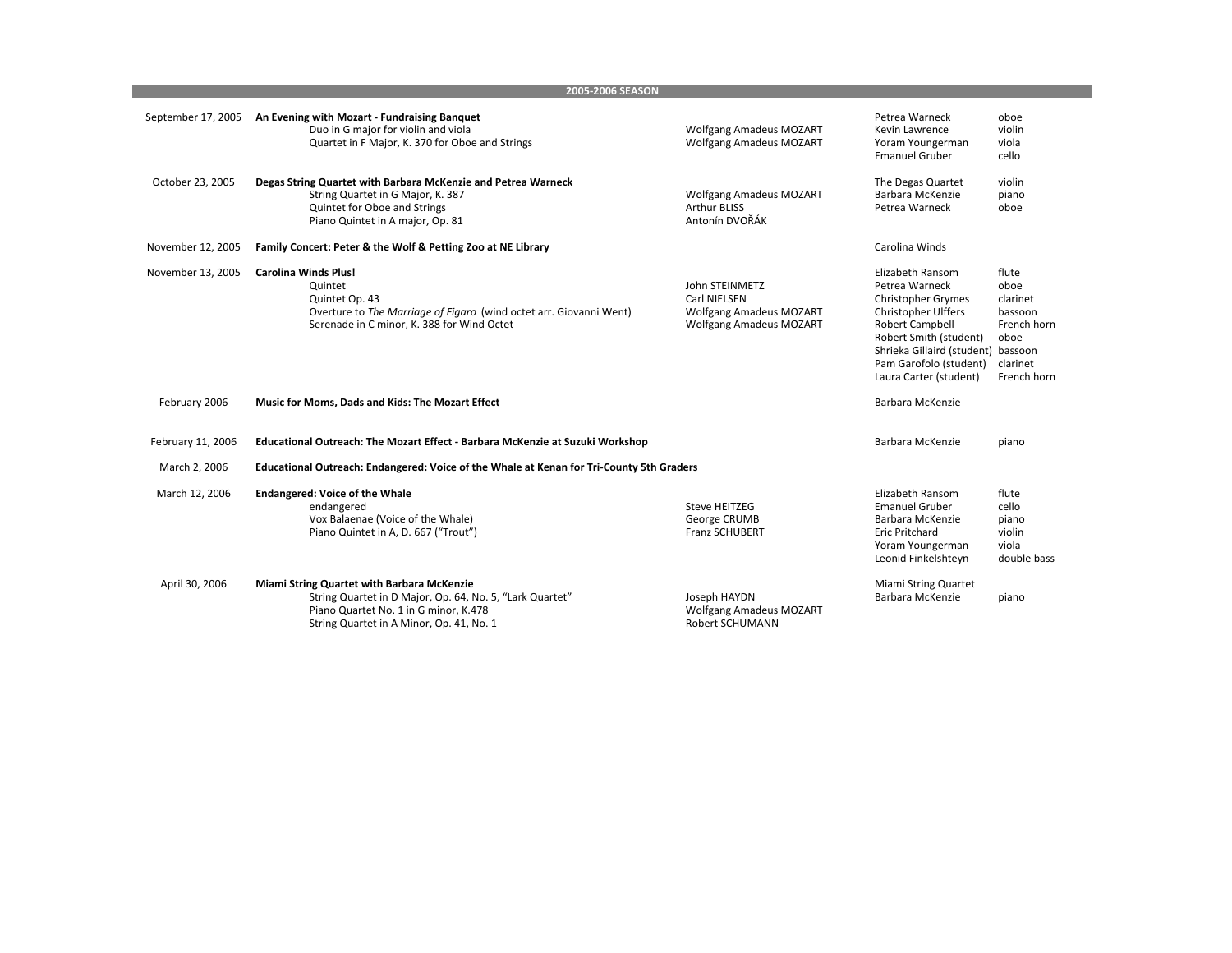**2004‐2005 SEASON**

| September 26, 2004 | <b>Degas String Quartet</b><br>String Quartet in D, op. 20, No. 4<br>Quintet for English Horn and Strings<br>Clarinet Quintet in b minor, op. 115 (1981)                                                          | Joseph HAYDN<br><b>Eric EWAZEN</b><br>Johannes BRAHMS                         | Degas String Quartet<br>Kelly Burke<br>Petrea Warneck                                                                         | clarinet<br>English horn                                     |
|--------------------|-------------------------------------------------------------------------------------------------------------------------------------------------------------------------------------------------------------------|-------------------------------------------------------------------------------|-------------------------------------------------------------------------------------------------------------------------------|--------------------------------------------------------------|
| September 2004     | <b>Educational Outreach Concert: Ferdinand the Bull</b>                                                                                                                                                           |                                                                               | Barbara McKenzie<br>Katie Lansdale                                                                                            | piano<br>violin                                              |
| February 2004      | Music for Moms, Dads and Kids: The Mozart Effect                                                                                                                                                                  |                                                                               | Barbara McKenzie                                                                                                              |                                                              |
| November 13, 2004  | <b>Educational Outreach Concert: Carolina Winds</b>                                                                                                                                                               |                                                                               | Carolina Winds                                                                                                                |                                                              |
| November 14, 2004  | <b>Carolina Winds</b><br>Quintet for Piano and Winds, Op. 16<br>Kleine Kammermusik for five winds, Op. 24, No. 2<br>Sextet for Winds and Piano                                                                    | Ludwig van BEETHOVEN<br>Paul HINDEMITH<br><b>Francis POULENC</b>              | Elizabeth Ransom<br>Christopher Ulffers<br><b>Christopher Grimes</b><br>Petrea Warneck<br>Robert Campbell<br>Barbara McKenzie | flute<br>bassoon<br>clarinet<br>oboe<br>French horn<br>piano |
| January 30, 2005   | The Carolina Piano Trio<br>Trio in E Flat, Op. 1 No. 1<br>Trio for Piano, Violin and Cello<br>Trio in d minor, Op. 32                                                                                             | Ludwig van BEETHOVEN<br>Rebecca CLARKE<br><b>Anton ARENSKY</b>                | Jacqui Carrasco<br>Elizabeth Anderson<br>Barbara McKenzie                                                                     | violin<br>cello<br>piano                                     |
| April 10, 2005     | Amit Peled, Daniel Del Pino: A Tribute To Russia<br>Suite for Cello No. 1, BWV 1007<br>Sonata for Cello and Piano in g minor, Op. 19<br>Sonata for Cello solo, Op. 8                                              | Johann Sebastian BACH<br>Sergei RACHMANINOV<br>Zoltan KODALY                  | Amit Peled<br>Daniel Del Pino                                                                                                 | cello<br>piano                                               |
| May 15, 2005       | Educational Outreach Concert: Collage & Instrumental Petting Zoo                                                                                                                                                  |                                                                               |                                                                                                                               |                                                              |
| May 15, 2005       | Collage<br>Sonatine in G, Op. 100 for Violin and Piano<br>Trio in a minor, Op. 188 for Oboe, Horn and Piano<br>Temporal Variations for Oboe and Piano (1936)<br>Trio in E Flat, Op. 40 for Violin, Horn and Piano | Antonín DVOŘÁK<br>Carl REINECKE<br><b>Benjamin BRITTEN</b><br>Johannes BRAHMS | Janet Orenstein<br>Petrea Warneck<br>Robert Campbell<br>Barbara McKenzie                                                      | violin<br>oboe<br>French horn<br>piano                       |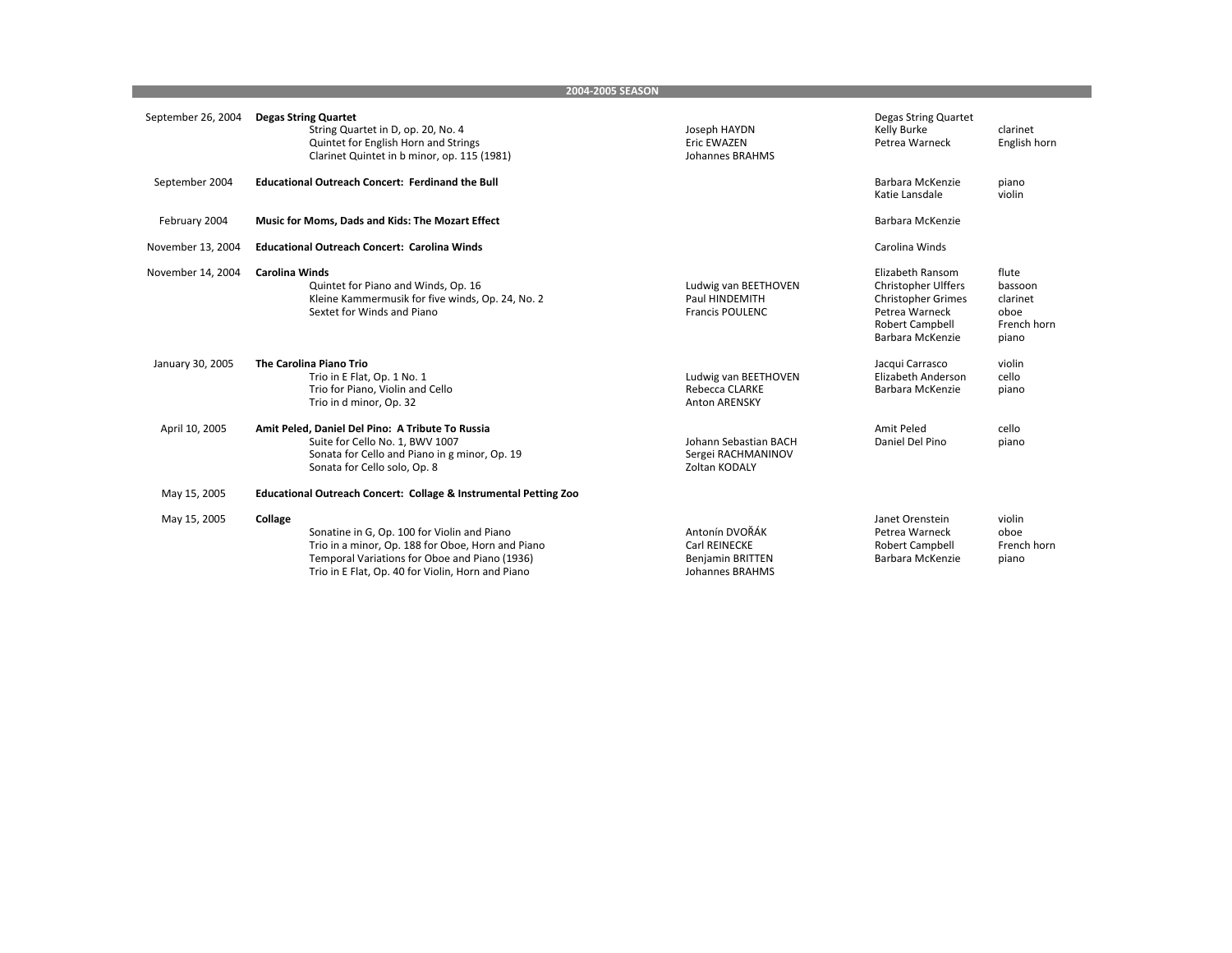**2003‐2004 SEASON**

| October 12, 2003  | Mc Kenzie-McCallum Duo: Music for Two Pianos<br>En Blanc et Noir<br>Paganini Variations<br>Suite No. 2, Op. 17: Romance<br>Suite No. 1, Op. 5: Baracarolle<br>They All Sang Yankee Doodle<br>Souvenirs: Selections                                    | Claude DEBUSSY<br>Witold LUTOSLAWSKI<br>Sergei RACHMANINOV<br>Sergei RACHMANINOV<br>Dave BRUBECK<br>Samuel BARBER   | Barbara McKenzie<br>Greg McCallum                                                                            | piano<br>piano                                                 |
|-------------------|-------------------------------------------------------------------------------------------------------------------------------------------------------------------------------------------------------------------------------------------------------|---------------------------------------------------------------------------------------------------------------------|--------------------------------------------------------------------------------------------------------------|----------------------------------------------------------------|
| October, 2003     | <b>Educational Outreach: Greg McCallum in NHC elementary schools</b>                                                                                                                                                                                  |                                                                                                                     |                                                                                                              |                                                                |
| November 23, 2003 | <b>Daedalus String Quartet/First Flight</b><br>String Quartet in G, Op. 77, No, 1<br>The Day the First Airplane Flew<br>String Quartet No. 3: Flight (2002)<br>String Quartet No. 1 in c minor, Op. 51, No. 4                                         | Joseph HAYDN<br><b>Delilah ELSEN</b><br>Lawrence DILLON<br><b>Johannes BRAHMS</b>                                   | Lawrence Dillon<br>Scott Simpson<br>Daedalus String Quartet                                                  | guest composer<br>narrator                                     |
| November, 2003    | <b>Educational Outreach: Deadalus Quartet at NHC schools and Cameron</b>                                                                                                                                                                              |                                                                                                                     | Daedalus String Quartet                                                                                      |                                                                |
| November, 2003    | <b>Student String Workshop</b>                                                                                                                                                                                                                        |                                                                                                                     | Daedalus String Quartet                                                                                      |                                                                |
| January 25, 2004  | The Carolina Piano Trio-Maria Lambros guest<br>Spiegel im Spiegel, for Cello and Piano (1978)<br>Trio in D, Op. 56 (1914)<br>Piano Quartet in E Flat, Op. 87<br>Spiegel im Spiegel, for Violin and Piano (1978)                                       | Arvo PÄRT<br>Charles Wakefield CADMAN<br>Antonín DVOŘÁK                                                             | Maria Lambos<br>Katie Lansdale<br>Elizabeth Anderson<br>Barbara McKenzie                                     | viola<br>violin<br>cello<br>piano                              |
|                   | February 11-22, 2004 Educational Outreach Residency Project: "Langston Hughes Celebration"                                                                                                                                                            |                                                                                                                     |                                                                                                              |                                                                |
| February 22, 2004 | <b>Langston Hughes Celebration</b><br>Miniatures for Flute, Saxophone and Piano<br>John Brown and Blue for Solo Piano<br>Soul Gone Home (text by Langston Hughes)                                                                                     | <b>William Grant STILL</b><br><b>Hannibal Marvin PETERSON</b><br><b>William BANFIELD</b>                            | Leonora Zenzalai Helm<br>Anna Ludwig Wilson<br>Ira Wiggins<br>Thomas Warburton<br>Jonathan Wacker            | jazz vocalist<br>flute<br>saxophone<br>piano<br>percussion     |
| March 28, 2004    | Jane Bryden & Friends "Songs of Innocence"<br>Sonata for Oboe and Piano, Op. 166 (1921)<br>Studies in English Folk Song for Cello and Piano<br>Blake Songs for Voice and Oboe (1957)<br>Songs of the Bride<br>Trio for Piano, Oboe and Bassoon (1926) | Camille SAINT-SAËNS<br>Ralph VAUGHAN WILLIAMS<br>Ralph VAUGHAN WILLIAMS<br>Rudy DAVENPORT<br><b>Francis POULENC</b> | Rudy Davenport<br>Jayne Bryden<br>Petrea Warneck<br>Jonathan Kramer<br>Sandra Nikolajevs<br>Barbara McKenzie | guest composer<br>soprano<br>oboe<br>cello<br>bassoon<br>piano |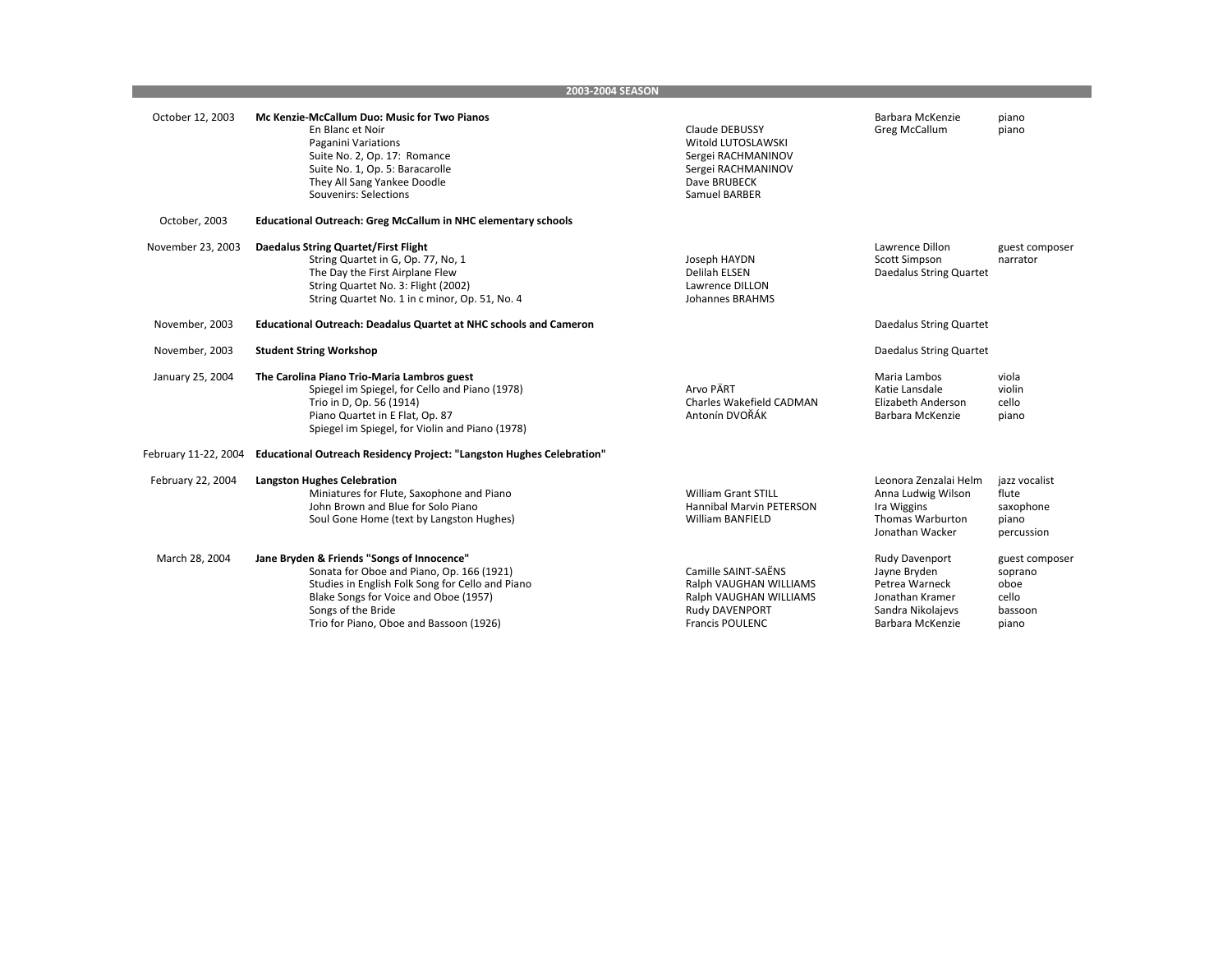**2002‐2003 SEASON**

| October 2002      | <b>Educational Outreach: Ciompi Quartet</b>                                                                                                                                                                                                                                                             |                                                                                                                                       | Ciompi Quartet                                                                                                                                     |                                                                                |
|-------------------|---------------------------------------------------------------------------------------------------------------------------------------------------------------------------------------------------------------------------------------------------------------------------------------------------------|---------------------------------------------------------------------------------------------------------------------------------------|----------------------------------------------------------------------------------------------------------------------------------------------------|--------------------------------------------------------------------------------|
| October 13, 2002  | Ciompi Quartet<br>String Quartet in F, Op. 77, No. 2<br>String Quartet No. 6 (1939)<br>String Quartet No. 4 "Amazing Grace"<br>Piano Quintet in g minor                                                                                                                                                 | Joseph HAYDN<br>Bela BARTÓK<br>Ben JOHNSTON<br><b>Enrique GRANADOS</b>                                                                | Ben Johnston<br>Ciompi Quartet                                                                                                                     | guest composer                                                                 |
| November 17, 2002 | Family Concert: The Quality of Light                                                                                                                                                                                                                                                                    |                                                                                                                                       |                                                                                                                                                    |                                                                                |
| November 17, 2002 | The Quality of Light<br>Flute Quartet in D, K285<br>The Quality of Light for Flute, Oboe and Cello (1996, rev. 2002)<br>Devotion for Flute, Violin, Viola and Cello (1996)<br>Quartet for English Horn, Violin, Viola and Cello (1971)                                                                  | <b>Wolfgang Amadeus MOZART</b><br><b>Bo NEWSOME</b><br>Lawrence DILLON<br>Jean FRANCAIX                                               | Bo Newsome<br>Lawrence Dillon<br>Elizabeth Ransome<br>Petrea Warneck<br>Jonathan Cramer<br>Jonathan Bagg<br>Sarah Johnson                          | guest composer<br>guest composer<br>flute<br>oboe<br>cello<br>viola<br>violin  |
| January 2003      | <b>Educational Outreach: Meira Warschauer</b>                                                                                                                                                                                                                                                           |                                                                                                                                       |                                                                                                                                                    |                                                                                |
| January 19, 2003  | The Carolina Piano Trio<br>Trio in E-Flat, Hob. XV:30<br>Aekha (Lamentations) for piano trio (1990)<br>Trio, Op. 15                                                                                                                                                                                     | Joseph HAYDN<br><b>Meira Maxine WARSCHAUER</b><br><b>Bedrich SMETANA</b>                                                              | Meira Maxine Warschaue guest composer<br><b>Eric Pritchard</b><br>Elizabeth Anderson<br>Barbara McKenzie                                           | violin<br>cello<br>piano                                                       |
| February 2, 2003  | <b>Family Concert: Celebrating Young Artists</b>                                                                                                                                                                                                                                                        |                                                                                                                                       |                                                                                                                                                    |                                                                                |
| <b>March 2003</b> | <b>Educational Outreach: David Burgess</b>                                                                                                                                                                                                                                                              |                                                                                                                                       |                                                                                                                                                    |                                                                                |
| March 6, 2003     | <b>Music Among Friends: Tango Talk with David Burgess</b>                                                                                                                                                                                                                                               |                                                                                                                                       | David Burgess                                                                                                                                      | guitar                                                                         |
| March 9, 2003     | David Burgess, Guitarist: Silver Nuggets and Fool's Gold<br>Alma Brasiliera, Dansa Brasiliera<br>Odeon, Brejeiro<br>Lamentos, Ainda Me Recordo<br>Mimoso, Valsa em La, Rosa Carioca, Interrogando<br>Samba de Orfeo, Mar Encantado, Luzes do Rio<br>Triste, Por Causa de Voce, Modinha, Samba do Aviaoo | <b>Radames GNATTALI</b><br><b>Ernesto NAZARETH</b><br>Alfredo da ROCHA VIANA<br>Joao PERNAMBUCO<br>Luiz BONFÁ<br>Antonio Carlos JOBIM | David Burgess                                                                                                                                      | guitar                                                                         |
| April 27, 2003    | <b>Summer Music</b><br><b>Trois Pieces Breves</b><br>Night Under the Big Sky<br>Raleigh Divertimento<br>Summer Music, Op. 31<br>Sextet, Op. 45                                                                                                                                                          | Jacques IBERT<br>Robert WARD<br>Robert WARD<br>Samuel BARBER<br><b>Theodor BLUMER</b>                                                 | <b>Robert Ward</b><br>Elizabeth Ransom<br>Petrea Warneck<br><b>Christopher Grymes</b><br>Christopher Uffers<br>Robert Campbell<br>Barbara McKenzie | guest composer<br>flute<br>oboe<br>clarinet<br>bassoon<br>French horn<br>piano |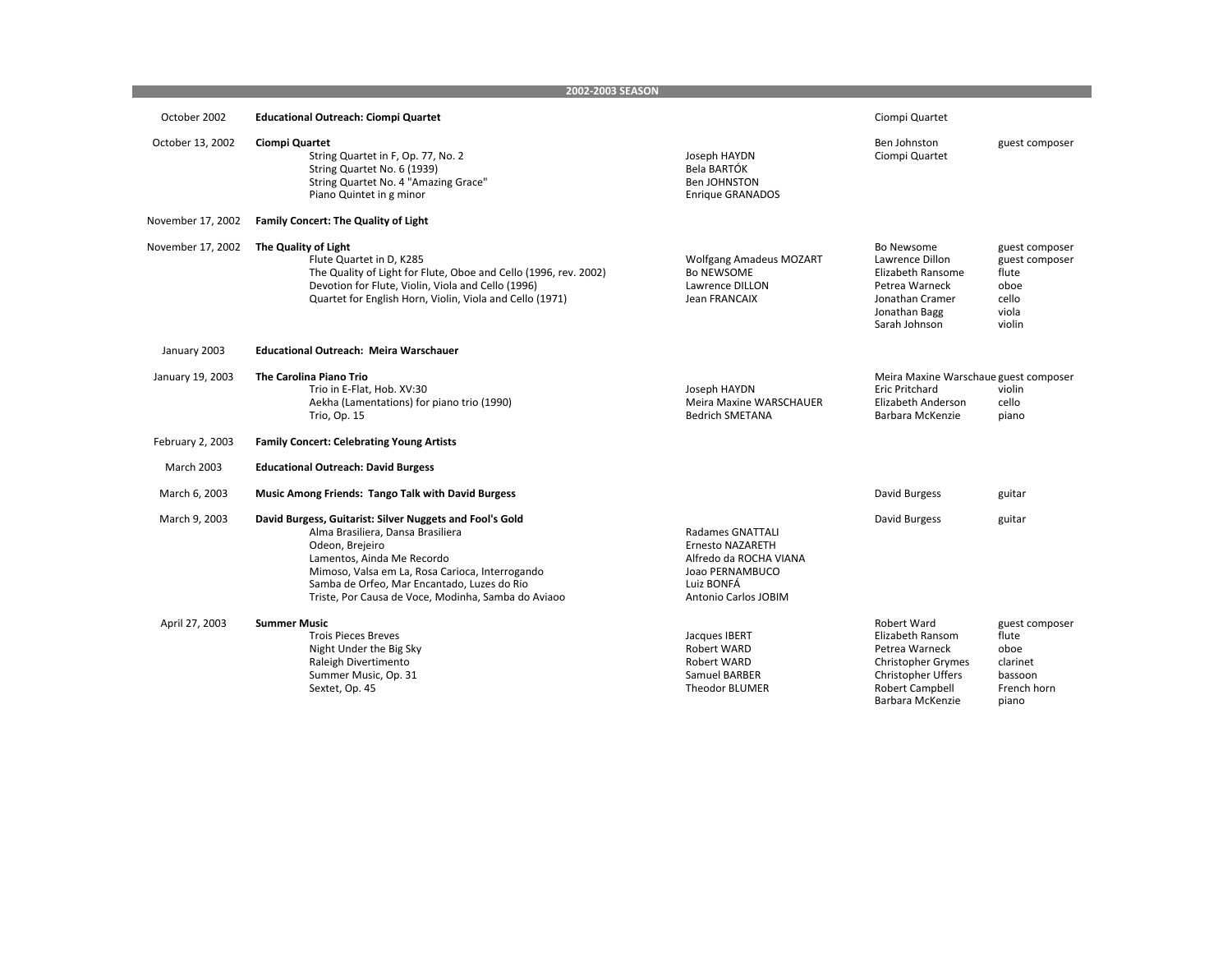## **2001‐2002 SEASON**

| October 2001      | <b>Educational Outreach: Appalachian Spring</b>                                                                                                                                                                        |                                                                                                                |                                                                                                                   |                                             |
|-------------------|------------------------------------------------------------------------------------------------------------------------------------------------------------------------------------------------------------------------|----------------------------------------------------------------------------------------------------------------|-------------------------------------------------------------------------------------------------------------------|---------------------------------------------|
| October 7, 2001   | <b>Appalachian Spring</b><br>Octet in E Flat<br>Duo for Flute and Piano (1971)<br>Appalachian Spring Suite (1934) (original scoring by composer)                                                                       | <b>Felix MENDELSSOHN</b><br>Aaron COPLAND<br>Aaron COPLAND                                                     | The Gate City Camerata<br>Elizabeth Ransom<br><b>Christopher Grymes</b><br>Christopher Uffers<br>Barbara McKenzie | flute<br>clarinet<br>bassoon<br>piano       |
| November 2001     | <b>Educational Outreach: Market Street Brass</b>                                                                                                                                                                       |                                                                                                                |                                                                                                                   |                                             |
| November 18, 2001 | <b>Market Street Brass</b><br>[There was no published program for this concert]                                                                                                                                        |                                                                                                                | <b>Market Street Brass</b>                                                                                        |                                             |
| February 3, 2002  | <b>Educational Outreach: Celebrating Young Artists</b>                                                                                                                                                                 |                                                                                                                |                                                                                                                   |                                             |
| February 3, 2002  | <b>The McIver Ensemble</b><br>Quartet in F, K370<br>Piano Quartet No. 1 in C minor, Op. 15<br>Piano Quartet in G Minor, Op. 25                                                                                         | <b>Wolfgang Amadeus MOZART</b><br><b>Gabriel FAURE</b><br><b>Johannes BRAHMS</b>                               | The McIver Ensemble<br>Petrea Warneck<br>Barbara McKenzie                                                         | oboe<br>piano                               |
| March 17, 2002    | <b>Treasures</b><br>Trio for Clarinet, Viola and Piano, K498 "Kegelstatt"<br>Deux Rhapsodies for Oboe, Viola and Piano<br>Suite for Oboe, Clarinet and Viola<br>Trio for Clarinet, Cello and Piano in a minor, Op. 114 | <b>Wolfgang Amadeus MOZART</b><br><b>Charles LOEFFLER</b><br><b>Randall THOMPSON</b><br><b>Johannes BRAHMS</b> | Jonathan Bagg<br><b>Christopher Grymes</b><br>Nathan Leyland<br>Barbara McKenzie<br>Petrea Warneck                | viola<br>clarinet<br>cello<br>piano<br>oboe |
| April 21, 2002    | <b>Rossetti String Quartet</b><br>Quartet in c minor, Op. 18, No. 4<br>Quartet No. 5<br>Quartet No. 2 in D                                                                                                             | Ludwig van BEETHOVEN<br><b>Heitor VILLA LOBOS</b><br>Alexander BORODIN                                         | Nina Bodnar, violin<br>Henry Gronnier, violin<br>Thomas Diener, viola<br>Eric Gaenslen, cello                     |                                             |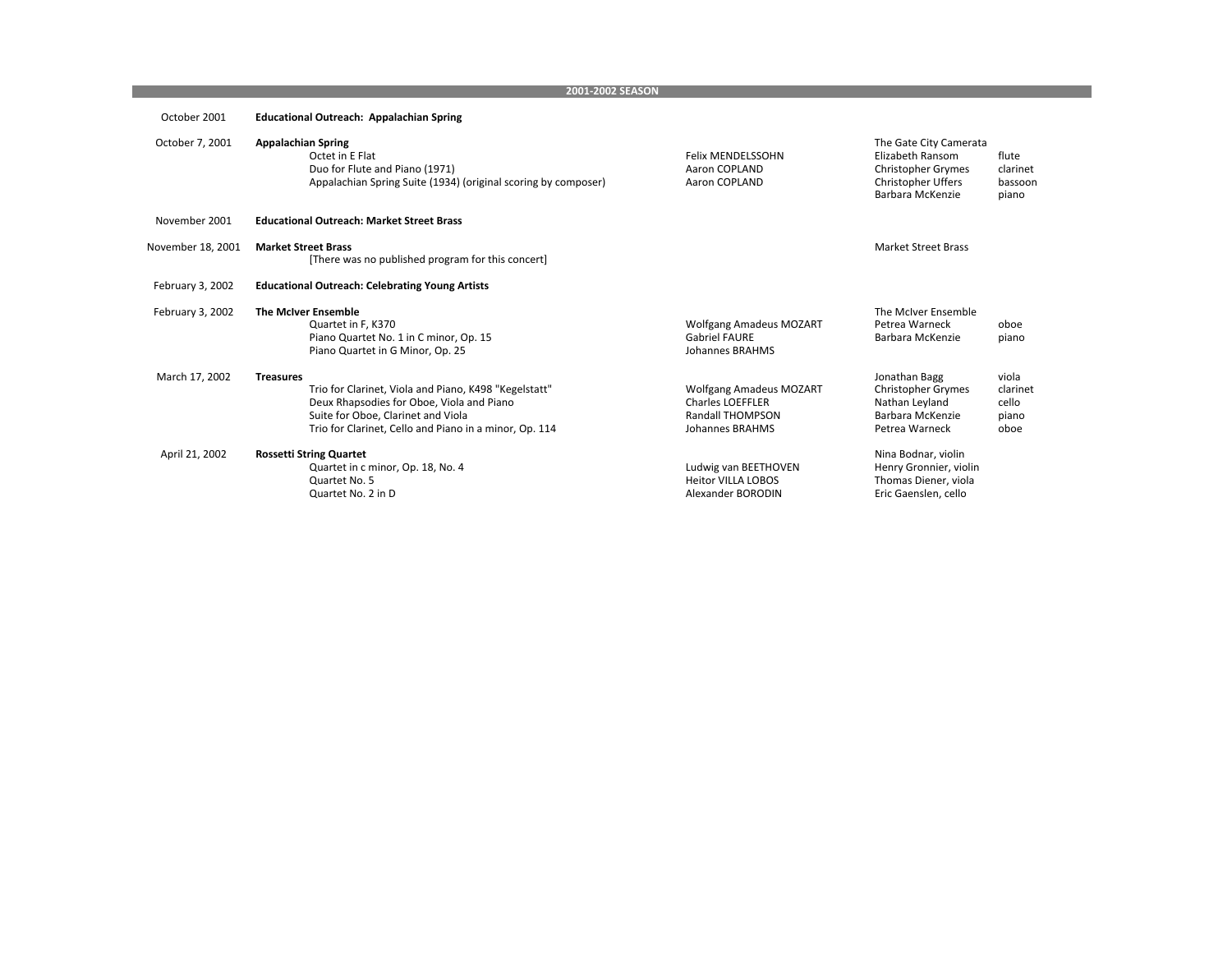| October 15, 2000  | <b>Ciompi String Quartet</b><br>Quartet No. 2 in F major by Sergei Prokofiev<br><b>Chinese Folk Songs</b><br>Piano Quintet in f minor Opus 34                                                                                                                                                                  | Sergei PROKOFIEV<br>ZHOU Long<br><b>Johannes BRAHMS</b>                                                               | Ciompi String Quartet<br>Barbara McKenzie                                                                                                                                               |                                                                                                                                         |
|-------------------|----------------------------------------------------------------------------------------------------------------------------------------------------------------------------------------------------------------------------------------------------------------------------------------------------------------|-----------------------------------------------------------------------------------------------------------------------|-----------------------------------------------------------------------------------------------------------------------------------------------------------------------------------------|-----------------------------------------------------------------------------------------------------------------------------------------|
| November 12, 2000 | Concerts for Young People: The French Connection & Petting Zoo                                                                                                                                                                                                                                                 |                                                                                                                       | Eastwinds Ensemble                                                                                                                                                                      |                                                                                                                                         |
| November 12, 2000 | <b>Eastwinds Ensemble: The French Connection</b><br>Divertissement for Oboe, Clarinet and Bassoon<br>Prelude et Scherzo for Bassoon and Piano<br>Sonata for Clarinet and Piano (1941)<br>Fantasie Pastorale for Oboe and Piano, Op. 37<br>Three Moods for Piano<br>A Tour d'anches, Op. 97 for winds and piano | Jean FRANCAIX<br>Paul JEANJEAN<br><b>Leonard BERNSTEIN</b><br>Eugene BOZZA<br>Aaron COPLAND<br><b>Florent SCHMITT</b> | Petrea Warneck<br>Christopher Ulffers<br>Nathan Williams<br>Barbara McKenzie                                                                                                            | oboe<br>bassooon<br>clarinet<br>piano                                                                                                   |
| February 4, 2001  | <b>Carolina Piano Trio</b><br>Piano Trio in E Flat, Op. 1 No. 1<br>Piano Trio in E Minor, Op. 90 "Dumky"                                                                                                                                                                                                       | Ludwig van BEETHOVEN<br>Antonín DVOŘÁK                                                                                | <b>Eric Pritchard</b><br>Elizabeth Anderson<br>Barbara McKenzie                                                                                                                         | violin<br>cello<br>piano                                                                                                                |
| February 4, 2001  | <b>Concerts for Young People: Celebrating Young Artists</b>                                                                                                                                                                                                                                                    |                                                                                                                       |                                                                                                                                                                                         |                                                                                                                                         |
| March 4, 2001     | Concerts for Young People: Schubert's "Trout" & Petting Zoo                                                                                                                                                                                                                                                    |                                                                                                                       |                                                                                                                                                                                         |                                                                                                                                         |
| March 4, 2001     | <b>The McIver Ensemble</b><br>String Trio in B Flat, D471 (1816)<br>Phantasy Quartet for Oboe, Violin, Viola and Cello, Op. 2 (1932)<br>Piano Quintet in A, D.667 "Trout"                                                                                                                                      | <b>Franz SCHUBERT</b><br><b>Benjamin BRITTEN</b><br><b>Franz SCHUBERT</b>                                             | The McIver Ensemble<br>Petrea Warneck<br>Barbara McKenzie<br>Craig Brown                                                                                                                | oboe<br>piano<br>double bass                                                                                                            |
| April 8, 2001     | <b>Harmonie-Musik</b><br>Fratres, for wind octet and percussion (1977)<br>Partita in E Flat, Op. 79<br>Petite Symphonie in B Flat                                                                                                                                                                              | Arvo PÄRT<br><b>Franz KROMMER</b><br>Charles GOUNOD                                                                   | Elizabeth Ransom<br>Petrea Warneck<br>Evan Thee<br>Allan Ware<br>Nathan Williams<br><b>Victor Benedict</b><br>Christopher Ulffers<br>Kimberly van Pelt<br>Andrew McAffee<br>Craig Brown | flute and claves<br>oboe<br>oboe<br>clarinet<br>clarinet<br>bassoon<br>bassoon<br>French horn<br>French horn<br>double bass and tom tom |

**2000‐2001 SEASON**

May 19, 2001 **Music Among Friends/The Bartlett‐Kramer Duo ‐ invitation only**

**Contract Contract**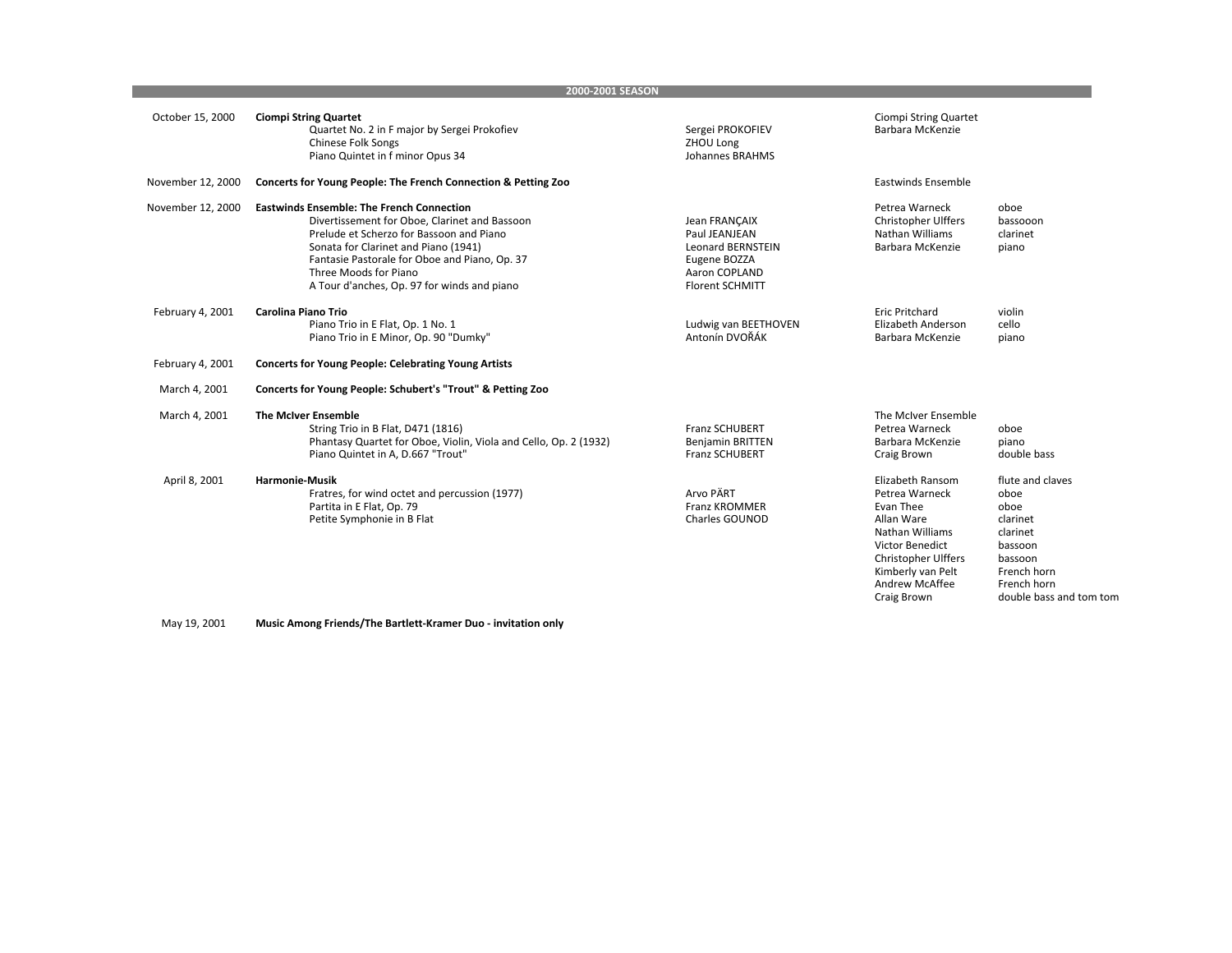|                   |                                                                                                                                                                                                  | 1999-2000 SEASON                                                                                                                                                                                           |                                                                                                                                                                                           |                                                                                              |
|-------------------|--------------------------------------------------------------------------------------------------------------------------------------------------------------------------------------------------|------------------------------------------------------------------------------------------------------------------------------------------------------------------------------------------------------------|-------------------------------------------------------------------------------------------------------------------------------------------------------------------------------------------|----------------------------------------------------------------------------------------------|
| October 24, 1999  | <b>Francis Poulenc 100th Anniversary Concert</b><br>Air Champêtre<br>Air Grave<br>Hôtel<br>C.<br>Fleurs<br>Sonata for Oboe and Piano<br>Hermit Songs, Op. 29<br>Trio for Oboe, Bassoon and Piano | <b>Francis POULENC</b><br><b>Francis POULENC</b><br><b>Francis POULENC</b><br><b>Francis POULENC</b><br><b>Francis POULENC</b><br><b>Francis POULENC</b><br><b>Samuel BARBER</b><br><b>Francis POULENC</b> | Barbara McKenzie<br><b>Beth Cram Porter</b><br>Christopher Ulffers<br>Petrea Warneck                                                                                                      | piano<br>soprano<br>bassoon<br>oboe                                                          |
| October 1999      | Vocal Programs and Vocal Workshops in Two High Schools                                                                                                                                           |                                                                                                                                                                                                            | <b>Beth Cram Porter</b>                                                                                                                                                                   | soprano                                                                                      |
| October 1999      | Woodwind Workshop at Hoggard High School                                                                                                                                                         |                                                                                                                                                                                                            | Petrea Warneck<br>Christopher Ulffers                                                                                                                                                     | oboe<br>bassoon                                                                              |
| November 21, 1999 | <b>Student String Workshop</b>                                                                                                                                                                   |                                                                                                                                                                                                            | Eric Pritchard<br>Elizabeth Anderson<br>Barbara McKenzie                                                                                                                                  | violin<br>cello<br>piano                                                                     |
| November 21, 1999 | <b>Carolina Piano Trio</b><br>Piano Trio No. 6 in B Flat, Op. 97 "Archduke"<br>Piano Trio No. 2 in E minor, Op. 67                                                                               | Ludwig van BEETHOVEN<br>Dmitri SHOSTAKOVICH                                                                                                                                                                | <b>Eric Pritchard</b><br>Elizabeth Anderson<br>Barbara McKenzie                                                                                                                           | violin<br>cello<br>piano                                                                     |
| January 29. 2000  | <b>Ancient Voices of Children</b><br>Rain Tree<br>Ancient Voices of Children                                                                                                                     | Toru TAKEMITSU<br>George CRUMB                                                                                                                                                                             | George Crumb<br>Philidor Percussion Group<br>Teresa Radomski<br>Julia Patulova<br>Petrea Warneck<br><b>Bob Russell</b><br>Jacquelyn Bartlett<br>Barbara McKenzie<br><b>Steven Errante</b> | guest composer<br>soprano<br>child soprano<br>oboe<br>mandolin<br>harp<br>piano<br>conductor |
| January 29, 2000  | <b>Educational Concert and Petting Zoo</b>                                                                                                                                                       |                                                                                                                                                                                                            | Philodor Percussion Group                                                                                                                                                                 |                                                                                              |
| March 12, 2000    | <b>Rossetti String Quartet</b><br>Quartet in C, K170<br>Quartet No. 2, Op. 10<br>Quartet in No. 2 in A Minor, Op. 13<br><b>Tango Ballet</b>                                                      | <b>Wolfgang Amadeus MOZART</b><br>Zoltan KODALY<br>Felix MENDELSSOHN<br>Astor PIAZZOLLA                                                                                                                    | Rossetti String Quartet                                                                                                                                                                   |                                                                                              |
| April 13, 2000    | <b>Educational Concert</b><br>L'Histoire du Soldat                                                                                                                                               | Igor STRAVINSKY                                                                                                                                                                                            | Allan Ware<br>Kevin Lawrence<br>Barbara McKenzie                                                                                                                                          | clarinet<br>violin<br>piano                                                                  |
| April 16, 2000    | <b>Contrasts</b><br>Piano Trio in B Flat, Op. 11 "Gassenhauer"<br>The Lark Ascending, for violin and piano<br>L'Histoire du Soldat<br>Peregi Verbunk<br>Contrasts                                | Ludwig van BEETHOVEN<br>Ralph VAUGHAN WILLIAMS<br>Igor STRAVINSKY<br>Leo WEINER<br>Bela BARTOK                                                                                                             | Kevin Lawrence<br>Elizabeth Anderson<br>Allan Ware<br>Barbara McKenzie                                                                                                                    | violin<br>cello<br>clarinet<br>piano                                                         |

May 20, 2000 **Music Among Friends/Vienna ‐ invitation only**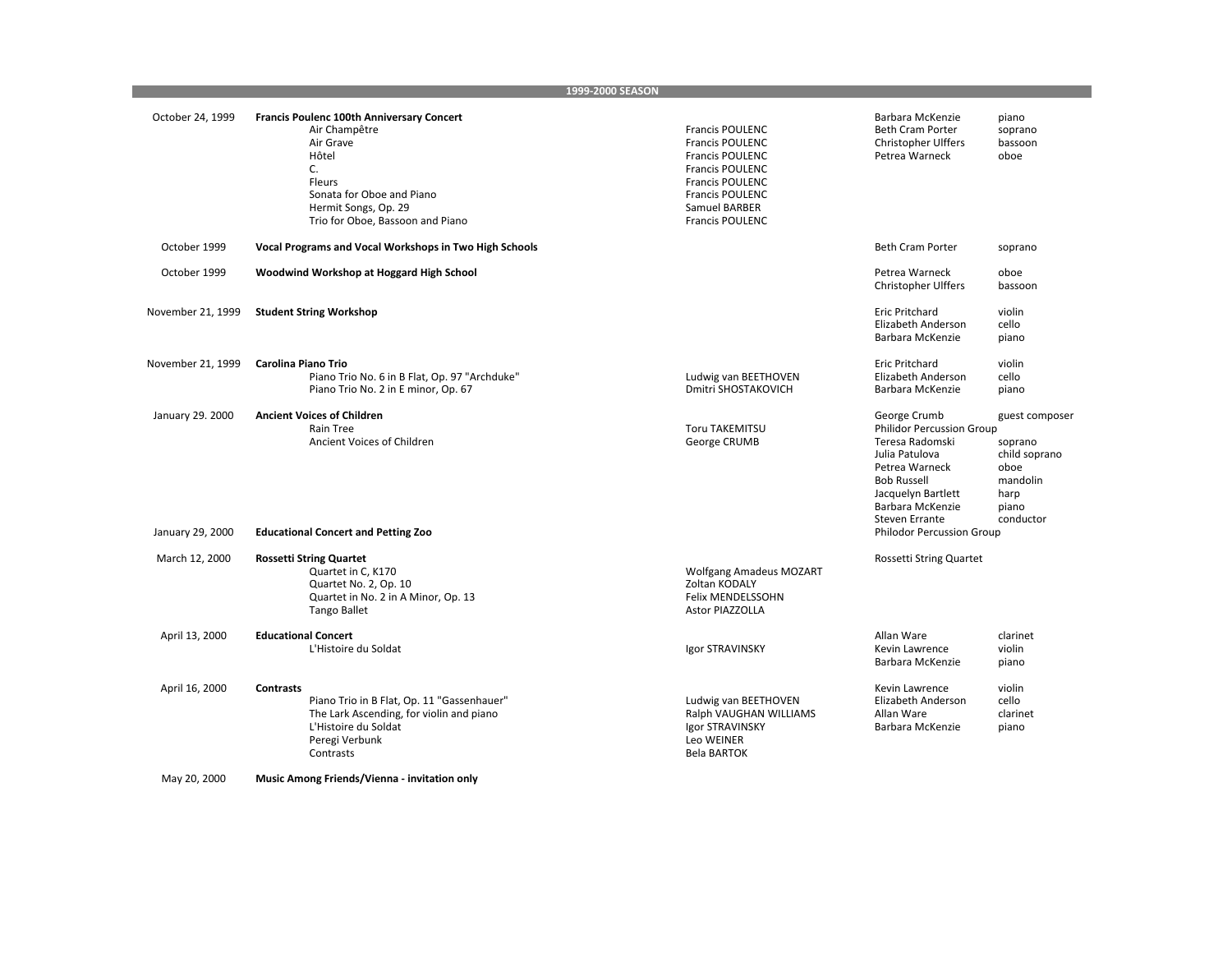|                    | 1998-1999 SEASON                                                                                                                                     |                                                                |                                                                                                                                                                                                                            |                                                                                                                                 |
|--------------------|------------------------------------------------------------------------------------------------------------------------------------------------------|----------------------------------------------------------------|----------------------------------------------------------------------------------------------------------------------------------------------------------------------------------------------------------------------------|---------------------------------------------------------------------------------------------------------------------------------|
| September 20, 1998 | <b>Folkspirit</b><br>Quintet for Oboe and Strings<br>String Quartet No. 1 in E Minor, "From My Life"<br>Grand Sextet for Piano and Strings in E Flat | Arnold BAX<br><b>Bedrich SMETANA</b><br>Mikhail GLINKA         | Ciompi String Quartet<br>Petrea Warneck<br>Joseph Farley<br>Barbara McKenzie                                                                                                                                               | oboe<br>double bass<br>piano                                                                                                    |
| November 8, 1998   | <b>Autumn Serenades</b><br>Serenade No. 11 in E Flat, K375<br>Serenade for Winds and Strings in D minor, Op. 44                                      | <b>Wolfgang Amadeus MOZART</b><br>Antonín DVOŘÁK               | Melanie Wilsden<br>Petrea Warneck<br>Michael Cyzewski<br>Nathan Williams<br><b>Victor Benedict</b><br><b>Christopher Ulffers</b><br>Andrew McAfee<br>Kimberly van Pelt<br>Susanna Drake<br>Lisa Shaughnessy<br>Craig Brown | oboe<br>oboe<br>clarinet<br>clarinet<br>bassoon<br>bassoon<br>French horn<br>French horn<br>French horn<br>cello<br>double bass |
| November 8, 1998   | Children's Concert and Instrumental Petting Zoo: Autumn Serenades                                                                                    |                                                                |                                                                                                                                                                                                                            |                                                                                                                                 |
| January 17, 1999   | <b>Café Music</b><br>Piano Trio in G, Hob. XV:25<br>Piano Trio in C, Op. 87 (1891 version)<br>Café Music                                             | Joseph HAYDN<br><b>Johannes BRAHMS</b><br>Paul SCHOENFIELD     | <b>Eric Pritchard</b><br>Elizabeth Anderson<br>Barbara McKenzie                                                                                                                                                            | violin<br>cello<br>piano                                                                                                        |
| January 17, 1999   | Children's Concert and Instrumental Petting Zoo: Red, White and Blues                                                                                |                                                                |                                                                                                                                                                                                                            |                                                                                                                                 |
| February 14, 1999  | <b>The Audubon Quartet</b><br>Quartet No. 6 in B Flat, Op. 18 No. 6<br>Quartet No. 3 in F, Op. 73<br>Piano Quintet in E Flat, Op. 44                 | Ludwig van BEETHOVEN<br>Dmitri SHOSTAKOVICH<br>Robert SCHUMANN | The Audubon Quartet<br>Barbara McKenzie, piano                                                                                                                                                                             |                                                                                                                                 |
| February 1999      | <b>Annual Student String Workshop</b>                                                                                                                |                                                                | The Audubon Quartet                                                                                                                                                                                                        |                                                                                                                                 |
| March 28, 1999     | <b>Quartet for the End of Time</b><br>Quartet for the End of Time (1941)                                                                             | <b>Olivier MESSIAEN</b>                                        | Kevin Lawrence<br>Allan Ware<br>Elizabeth Anderson<br>Barbara McKenzie                                                                                                                                                     | violin<br>clarinet<br>cello<br>piano                                                                                            |
| March 29, 1999     | Junior High Project: Quartet for the End of Time                                                                                                     |                                                                |                                                                                                                                                                                                                            |                                                                                                                                 |
| May 15, 1999       | <b>Music Among Friends - invitation only</b>                                                                                                         |                                                                |                                                                                                                                                                                                                            |                                                                                                                                 |

May 1999 **Educational Broadcast: Peter and the Wolf (WHQR Live Broadcast)**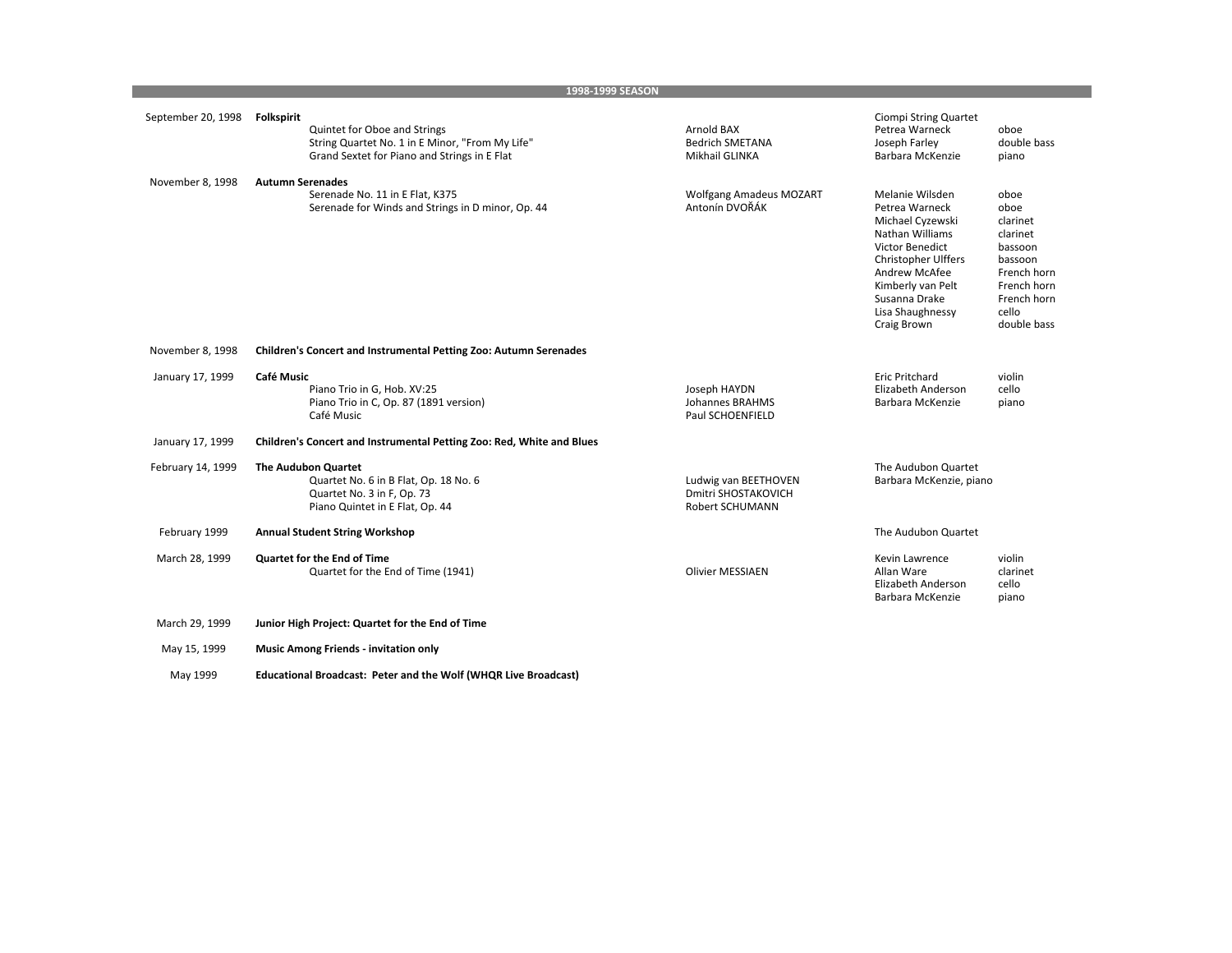|                    | 1997-1998 SEASON                                                                                                                                                                                                         |                                                                                |                                                                                                                                    |                                                                        |  |
|--------------------|--------------------------------------------------------------------------------------------------------------------------------------------------------------------------------------------------------------------------|--------------------------------------------------------------------------------|------------------------------------------------------------------------------------------------------------------------------------|------------------------------------------------------------------------|--|
| September 21, 1997 | Voice of the Whale<br>Vox Balaenae (Voice of the Whale)<br>Septet in D minor, Op. 74                                                                                                                                     | George CRUMB<br>Johann Nepomuk HUMMEL                                          | Craig Brown<br>David Marshall<br>Barbara McKenzie<br>Kim van Pelt<br><b>Fred Raimi</b><br>Petrea Warneck<br>Brooks de Wetter-Smith | double bass<br>viola<br>piano<br>French horn<br>cello<br>oboe<br>flute |  |
| September 21, 1997 | <b>Children's Concert and Petting Zoo</b>                                                                                                                                                                                |                                                                                |                                                                                                                                    |                                                                        |  |
| October 26, 1997   | <b>East Winds</b><br>Quintet for Piano and Winds in E Flat, K452<br>Kleine Kammermusik for five winds, Op. 24 No. 2<br>Sextet for Piano and Winds in B Flat, Op. 6                                                       | <b>Wolfgang Amadeus MOZART</b><br>Paul HINDEMITH<br>Ludwig THUILLE             | <b>Christine Gustafson</b><br>Barbaara McKenzie<br>Christopher Ulffers<br>Kim van Pelt<br>Petrea Warneck<br>Nathan Williams        | flute<br>piano<br>bassoon<br>French horn<br>oboe<br>clarinet           |  |
| October 26, 1997   | <b>Children's Concert and Petting Zoo</b>                                                                                                                                                                                |                                                                                |                                                                                                                                    |                                                                        |  |
| January 25, 1998   | <b>Soiree Francaise</b><br>Fantasie for Violin and Harp, Op. 124<br>Quintet for Clarinet and String Quartet<br>Sonata for Flute, Viola and Harp<br>Introduction and Allegro for Harp, Flute, Clarinet and String Quartet | Camille SAINT-SAENS<br>Jean FRANCAIX<br>Claude DEBUSSY<br><b>Maurice RAVEL</b> | Ciompi String Quartet<br>Jacquelyn Bartlett<br>James Zellers<br>Allan Ware                                                         | harp<br>flute<br>clarinet                                              |  |
| January 25, 1998   | <b>Children's Concert and Petting Zoo</b>                                                                                                                                                                                |                                                                                |                                                                                                                                    |                                                                        |  |
| February 22, 1998  | <b>The Cassatt Quartet</b><br>String Quartet in F (1903)<br>Piano Quintet in E Flat, Opus 26 No. 2                                                                                                                       | <b>Maurice RAVEL</b><br>Ernst DOHNANYI                                         | Cassatt Quartet<br>Barbara McKenzie                                                                                                | piano                                                                  |  |
| May 9, 1998        | <b>Music Among Friends - invitation only</b>                                                                                                                                                                             |                                                                                |                                                                                                                                    |                                                                        |  |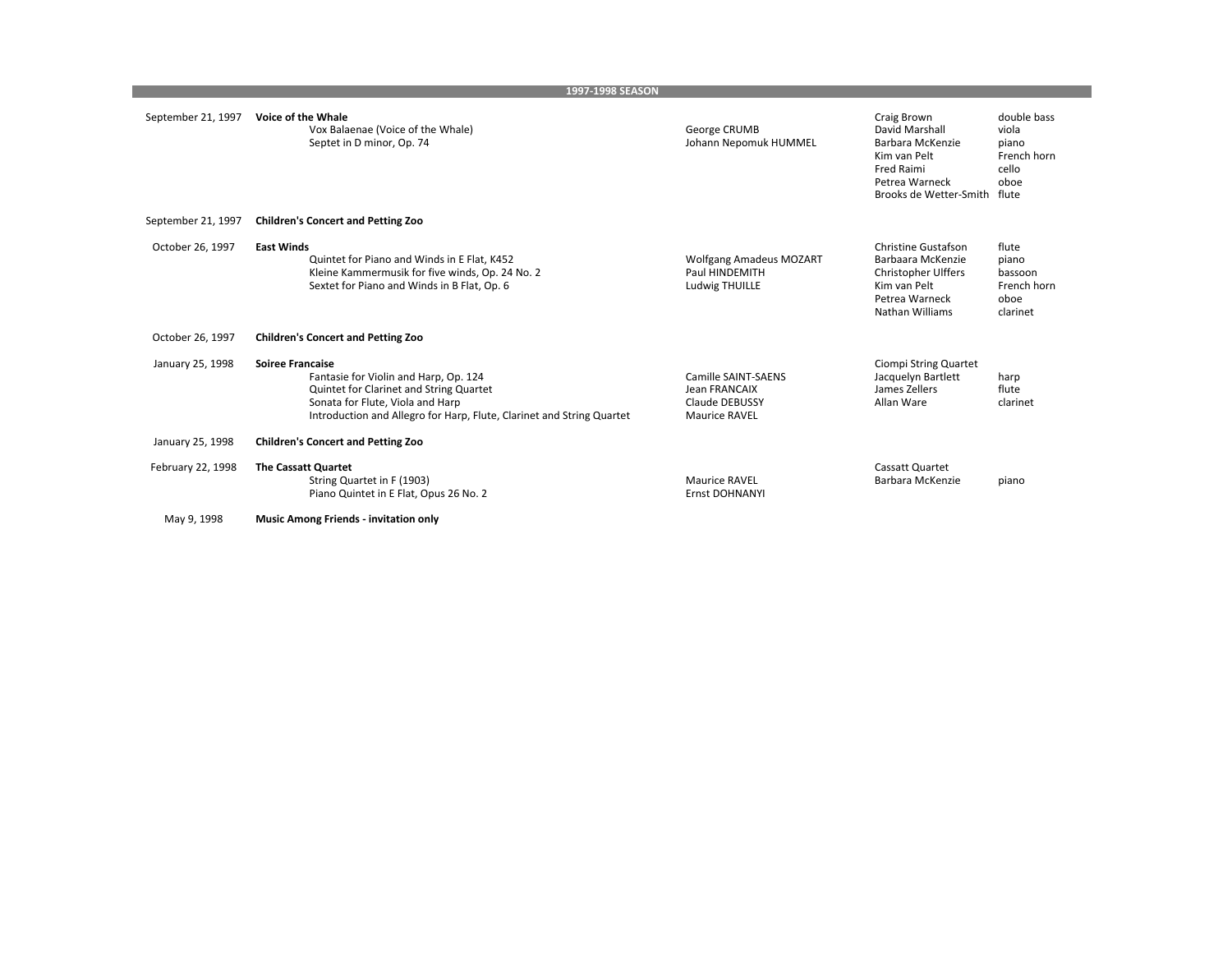|                   | 1996-1997 SEASON                                                                                                                                                                                                                                                                                                                                                                                                                                                                                 |                                                                                                                                                                          |                                                                                                                                                |                                                                                      |
|-------------------|--------------------------------------------------------------------------------------------------------------------------------------------------------------------------------------------------------------------------------------------------------------------------------------------------------------------------------------------------------------------------------------------------------------------------------------------------------------------------------------------------|--------------------------------------------------------------------------------------------------------------------------------------------------------------------------|------------------------------------------------------------------------------------------------------------------------------------------------|--------------------------------------------------------------------------------------|
| October 20, 1996  | <b>East Winds</b><br>Three Pieces for Flute, Clarinet and Bassoon<br>Quintet for Winds and Piano, Op. 16<br>Sextet for Winds and Piano                                                                                                                                                                                                                                                                                                                                                           | <b>Walter PISTON</b><br>Ludwig van BEETHOVEN<br><b>Francis POULENC</b>                                                                                                   | <b>Christine Gustafson</b><br>Petrea Warneck<br>Nathan Williams<br>Christopher Ulffers<br>Kim van Pelt<br>Barbara McKenzie                     | flute<br>oboe<br>clarinet<br>bassoon<br>French horn<br>piano                         |
| November 10, 1996 | "Scapati" Piano Quartet<br>Piano Quartet in one movement (1876)<br>String Trio in G, Op. 9 No. 1<br>Sonata for Cello and Piano<br>Piano Quartet, Op. 47                                                                                                                                                                                                                                                                                                                                          | <b>Gustav MAHLER</b><br>Ludwig van BEETHOVEN<br>Claude DEBUSSY<br>Robert SCHUMANN                                                                                        | Katherine Gradojevich<br>David Marschall<br><b>Brian Manker</b><br>Barbara McKenzie                                                            | violin<br>viola<br>cello<br>piano                                                    |
| January 19, 1997  | <b>On Love and Marriage</b><br>Cantata "Weichet nur, betruebte Schatten" (wedding cantata)<br>-- Adagio-Recitative-Aria-Recitative-Gavotte<br>Sonata for Harpsichord (1991)<br>Frauenliebe und -leben, Op. 42<br>Folk Songs for Soprano, Oboe and Piano<br>-- As Dew in April<br>-- Springfield Mountain<br>-- Lonesome Valley<br>-- Song of the Old Maid<br>Showboat: Bill<br>Susannah: The Trees on the Mountain<br>To Whom It May Concern: Jenny Rebecca<br>Susannah: Ain't It a Pretty Night | Johann Sebastian BACH<br><b>Edwin McLEAN</b><br>Robert SCHUMANN<br><b>Richard CUMMING</b><br>Jerome KERN<br>Carlisle FLOYD<br>Carol HALL<br>Carlisle FLOYD               | <b>Beth Cram Porter</b><br>Barbara McKenzie<br>Petrea Warneck<br>Elaine Funaro<br><b>Brent Wissick</b>                                         | soprano<br>piano<br>oboe<br>harpsichord<br>cello                                     |
| February 23, 1997 | Ciompi Quartet<br>String Quartet in E Flat<br>Four Pieces for String Quartet (1991) "Tales from Chelm"<br>Quintet for Piano and Strings in A, Op. 81 (1887)                                                                                                                                                                                                                                                                                                                                      | Fanny MENDELSSOHN-HENSEL<br>Paul SCHOENFIELD<br>Antonín DVOŘÁK                                                                                                           | Ciompi Quartet<br>Barbara McKenzie                                                                                                             | piano                                                                                |
| May 11, 1997      | <b>Schubert Festival: Schubertiade</b><br>Sonata for Cello and Piano in A Minor, D.821 "Arpeggione" (1824)<br>Schwanengesang, D.957: Liebesbotschaft<br>An die Laute, D.950<br>Schwanengesang, D.957: Der Doppelgänger<br>Frühlingsglaube, D.686<br>Die Forelle, D.550<br>An die Musik, D.547<br>Schwanengesang, D.957:                                                                                                                                                                          | Franz SCHUBERT<br>Franz SCHUBERT<br><b>Franz SCHUBERT</b><br>Franz SCHUBERT<br><b>Franz SCHUBERT</b><br><b>Franz SCHUBERT</b><br>Franz SCHUBERT<br><b>Franz SCHUBERT</b> | Katherine Gradojevich<br><b>Brian Manker</b><br>Barbara McKenzie<br>Perry Smith                                                                | violin<br>cello<br>piano<br>tenor                                                    |
| May 25, 1997      | <b>Schubert Festival: Schubert Octet</b><br>Metamorphoses after Ovid for oboe solo, Op. 49<br>Octet for Strings and Winds in F, Op. 166, D.803                                                                                                                                                                                                                                                                                                                                                   | <b>Benjamin BRITTEN</b><br>Franz SCHUBERT                                                                                                                                | Petrea Warneck<br>Elizabeth Anderson<br>Skip Edwards<br>Katie Lansdale<br><b>Scott Rawls</b><br>Kim van Pelt<br>Mark Walter<br>Nathan Williams | oboe<br>cello<br>double bass<br>violin<br>viola<br>French horn<br>violin<br>clarinet |

Leyla Zamora bassoon